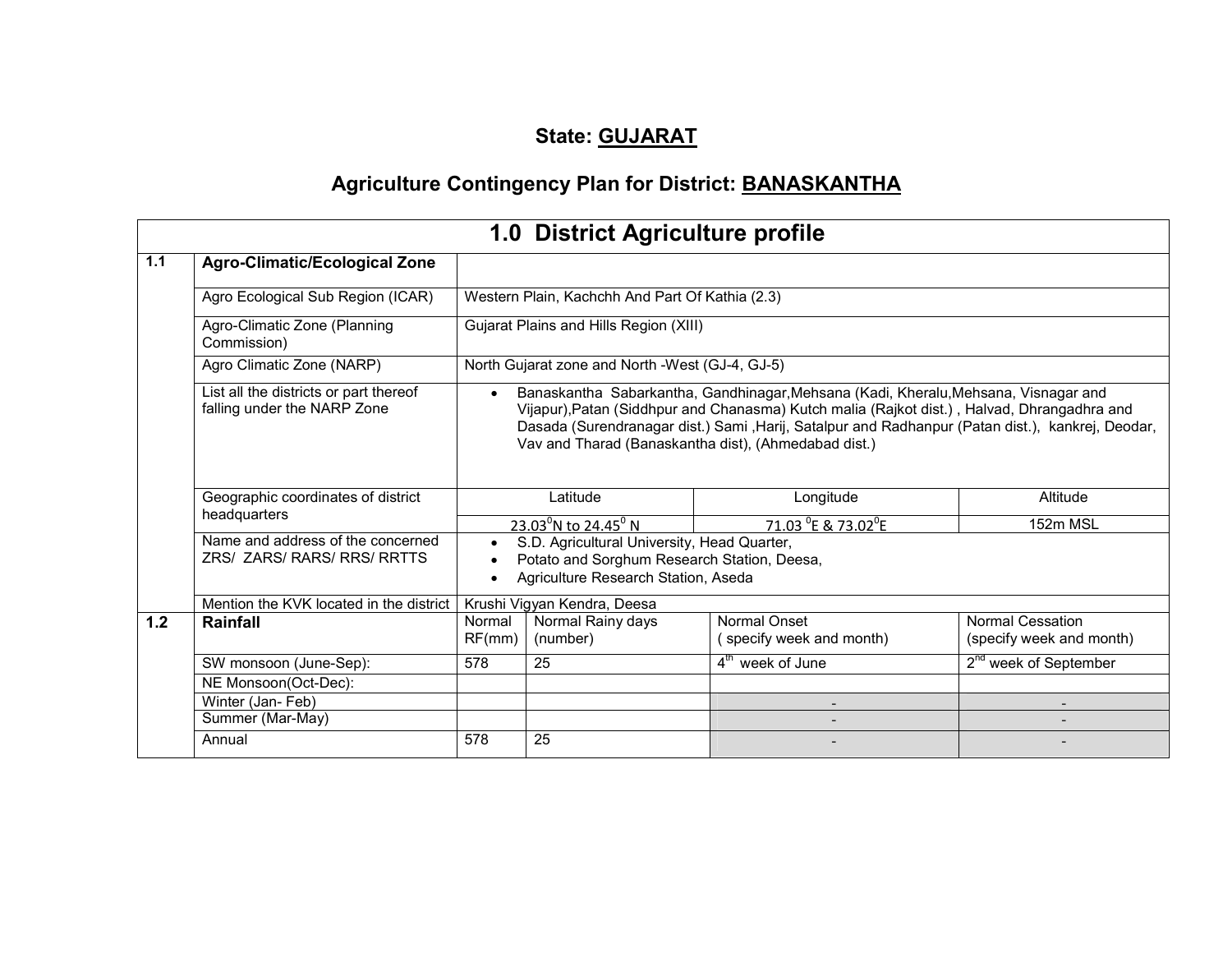| 1.3 | Land use                                                                                                                   | Geographical                                                                                            | Cultivable | Forest | Land                             | Permanent                | Cultivable | Land                           | Barren and                         | Current | Other                                                        |
|-----|----------------------------------------------------------------------------------------------------------------------------|---------------------------------------------------------------------------------------------------------|------------|--------|----------------------------------|--------------------------|------------|--------------------------------|------------------------------------|---------|--------------------------------------------------------------|
|     | pattern of the                                                                                                             | area                                                                                                    | area       | area   | under                            | pastures                 | wasteland  | under                          | uncultivable                       | fallows | fallows                                                      |
|     | district (latest                                                                                                           |                                                                                                         |            |        | non-                             |                          |            | Misc. tree                     | land                               |         |                                                              |
|     | statistics)                                                                                                                |                                                                                                         |            |        | agricultural                     |                          |            | crops and                      |                                    |         |                                                              |
|     |                                                                                                                            |                                                                                                         |            |        | use                              |                          |            | groves                         |                                    |         |                                                              |
|     | Area ('000 ha)                                                                                                             | 1044.4                                                                                                  | 744.0      | 110.6  | 52.9                             | 65.1                     | 17.5       | $\blacksquare$                 | 30.9                               | 23.4    | $\overline{\phantom{a}}$                                     |
|     |                                                                                                                            | Major Soils (common names like red<br>sandy loam deep soils (etc.,)*                                    |            |        | Area ('000 ha)                   |                          |            |                                | Per cent (%) of total              |         |                                                              |
| 1.4 | Medium black soils                                                                                                         |                                                                                                         |            |        | 22.7                             |                          |            |                                | 3.0                                |         |                                                              |
|     |                                                                                                                            | Loamy Sand to Sandy loamy soils (Goradu)                                                                |            |        | 325.7                            |                          |            |                                | 43.7                               |         |                                                              |
|     | Sandy Soils                                                                                                                |                                                                                                         |            |        | 395.6                            |                          |            |                                | 53.1                               |         |                                                              |
|     | * mention colour, depth and texture (heavy, light, sandy, loamy, clayey etc) and give vernacular name, if any, in brackets |                                                                                                         |            |        |                                  |                          |            |                                |                                    |         |                                                              |
|     |                                                                                                                            | <b>Agricultural land use</b>                                                                            |            |        | Area ('000 ha)                   |                          |            | Cropping intensity %           |                                    |         |                                                              |
| 1.5 | Net sown area                                                                                                              |                                                                                                         |            |        | 744.0                            |                          |            |                                |                                    |         |                                                              |
|     | Area sown more than once                                                                                                   |                                                                                                         |            |        | 289.4<br>1033.4                  |                          |            |                                |                                    |         |                                                              |
|     |                                                                                                                            | Gross cropped area                                                                                      |            |        |                                  | 138.8                    |            |                                |                                    |         |                                                              |
| 1.6 | <b>Irrigation</b>                                                                                                          |                                                                                                         |            |        | Area ('000 ha)                   |                          |            |                                |                                    |         |                                                              |
|     | Net irrigated area                                                                                                         |                                                                                                         |            |        |                                  |                          |            |                                |                                    |         |                                                              |
|     | Gross irrigated area                                                                                                       |                                                                                                         |            |        | 472.1                            |                          |            |                                |                                    |         |                                                              |
|     | Rainfed area                                                                                                               |                                                                                                         |            |        |                                  |                          |            |                                |                                    |         |                                                              |
|     |                                                                                                                            | <b>Sources of Irrigation</b>                                                                            |            |        | Number                           | Area ('000 ha)           |            |                                | Percentage of total irrigated area |         |                                                              |
|     | Canals                                                                                                                     |                                                                                                         |            |        | 218 Km length                    | 8.6                      |            |                                | 1.8                                |         |                                                              |
|     | Tanks                                                                                                                      |                                                                                                         |            |        | 34                               | 0.2                      |            |                                | 0.04                               |         |                                                              |
|     | Open wells                                                                                                                 |                                                                                                         |            |        | 50796                            | 107.5                    |            |                                | 22.7                               |         |                                                              |
|     | Bore wells                                                                                                                 |                                                                                                         |            |        | 14591                            | 355.8                    |            |                                | 75.3                               |         |                                                              |
|     | Lift irrigation schemes                                                                                                    |                                                                                                         |            |        |                                  |                          |            |                                |                                    |         |                                                              |
|     | Micro-irrigation                                                                                                           |                                                                                                         |            |        | 15254                            | 28.8                     |            |                                | 6.1                                |         |                                                              |
|     | Other sources (please specify)                                                                                             |                                                                                                         |            |        |                                  |                          |            |                                |                                    |         |                                                              |
|     | <b>Total Irrigated Area</b>                                                                                                |                                                                                                         |            |        |                                  | 472.1                    |            |                                |                                    |         |                                                              |
|     | Pump sets                                                                                                                  |                                                                                                         |            |        | 69182                            |                          |            |                                |                                    |         |                                                              |
|     | No. of Tractors                                                                                                            |                                                                                                         |            |        | 14992                            |                          |            |                                |                                    |         |                                                              |
|     |                                                                                                                            | Groundwater availability and use* (Data source:<br><b>State/Central Ground water Department /Board)</b> |            |        | No. of blocks/<br><b>Tehsils</b> | $(%)$ area               |            | arsenic, fluoride, saline etc) |                                    |         | Quality of water (specify the problem such as high levels of |
|     | Over exploited                                                                                                             |                                                                                                         |            |        | $\overline{\phantom{a}}$         | $\sim$                   |            |                                |                                    |         |                                                              |
|     | Critical                                                                                                                   |                                                                                                         |            |        | $\overline{\phantom{a}}$         |                          |            |                                |                                    |         |                                                              |
|     | Semi- critical                                                                                                             |                                                                                                         |            |        | $\overline{\phantom{a}}$         |                          |            |                                |                                    |         |                                                              |
|     | Safe                                                                                                                       |                                                                                                         |            |        | $\overline{\phantom{a}}$         | $\overline{\phantom{a}}$ |            |                                |                                    |         |                                                              |
|     | Wastewater availability and use                                                                                            |                                                                                                         |            |        |                                  |                          |            |                                |                                    |         |                                                              |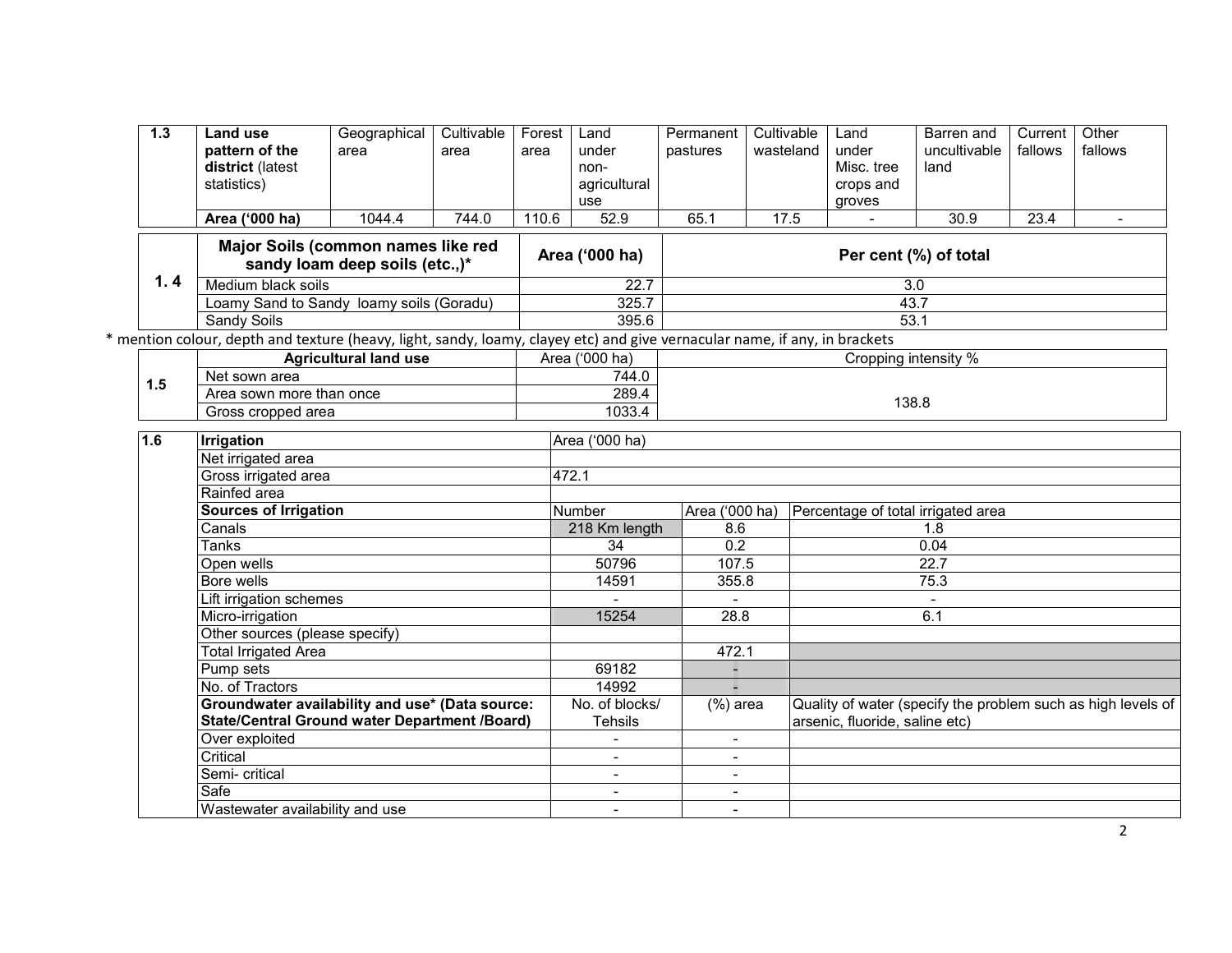| [Ground water quality                                                                               |      |
|-----------------------------------------------------------------------------------------------------|------|
| · over-exploited: groundwater utilization > 100%; critical: 90-100%; semi-critical: 70-90%; safe: * | <70% |

### Source: Statistical information received from District Panchayat , Banaskantha

#### 1.7 Area under major field crops & horticulture (as per latest figures) (Average of 2004-05 to 2008-09)

| 1.7 | S.No. | Major field crops cultivated            | Area ('000 ha)           |                |              |                          |                          |                          |                          |                    |  |
|-----|-------|-----------------------------------------|--------------------------|----------------|--------------|--------------------------|--------------------------|--------------------------|--------------------------|--------------------|--|
|     |       |                                         |                          | Kharif         |              |                          | Rabi                     |                          |                          |                    |  |
|     |       |                                         | <b>Irrigated</b>         | <b>Rainfed</b> | <b>Total</b> | <b>Irrigated</b>         | <b>Rainfed</b>           | <b>Total</b>             | <b>Summer</b>            | <b>Grand total</b> |  |
|     |       | Bajra                                   |                          | 176.3          | 176.3        |                          | $\overline{\phantom{0}}$ | $\overline{\phantom{a}}$ |                          | 176.3              |  |
|     |       | Castor                                  | 71.7                     |                | 71.7         | $\overline{\phantom{0}}$ | $\overline{\phantom{0}}$ | $\overline{\phantom{a}}$ | $\overline{\phantom{0}}$ | 71.7               |  |
|     |       | Pulses (Clusterbean, Mung,<br>Mothbean) | $\overline{\phantom{a}}$ | 56.9           | 56.9         | $\overline{\phantom{a}}$ |                          | $\overline{\phantom{0}}$ |                          | 56.9               |  |
|     |       | Groundnut                               |                          | 17.8           | 17.8         |                          | $\overline{\phantom{0}}$ | $\overline{\phantom{0}}$ |                          | 17.8               |  |
|     |       | Cotton                                  | 16.7                     | -              | 16.7         | $\overline{\phantom{0}}$ | $\overline{\phantom{0}}$ | $\overline{\phantom{0}}$ |                          | 16.7               |  |

| S.No.   | Horticulture crops - Fruits | Area ('000 ha) |  |  |  |  |  |
|---------|-----------------------------|----------------|--|--|--|--|--|
|         |                             | <b>Total</b>   |  |  |  |  |  |
|         | Citrus                      | 1.5            |  |  |  |  |  |
|         | Pomegranate                 | 0.6            |  |  |  |  |  |
|         | Aonla                       | 0.6            |  |  |  |  |  |
|         | Mango                       | 0.5            |  |  |  |  |  |
| b.      | Sapota                      | 0.4            |  |  |  |  |  |
| Other   |                             |                |  |  |  |  |  |
| ∍       |                             |                |  |  |  |  |  |
| (specif |                             |                |  |  |  |  |  |
| v١      |                             |                |  |  |  |  |  |

| Horticulture crops -<br>Vegetables | <b>Total</b> |
|------------------------------------|--------------|
| <b>Brinjal</b>                     | 5.0          |
| Clusterbean                        | 4.           |
| Tomato                             | 4.2          |
| Cowpea                             | J.           |
| <b>Medicinal and Aromatic</b>      | <b>Total</b> |
| crops                              |              |

|  | `otal | Rainte           |
|--|-------|------------------|
|  | ⊺otai | ------<br>≺aınre |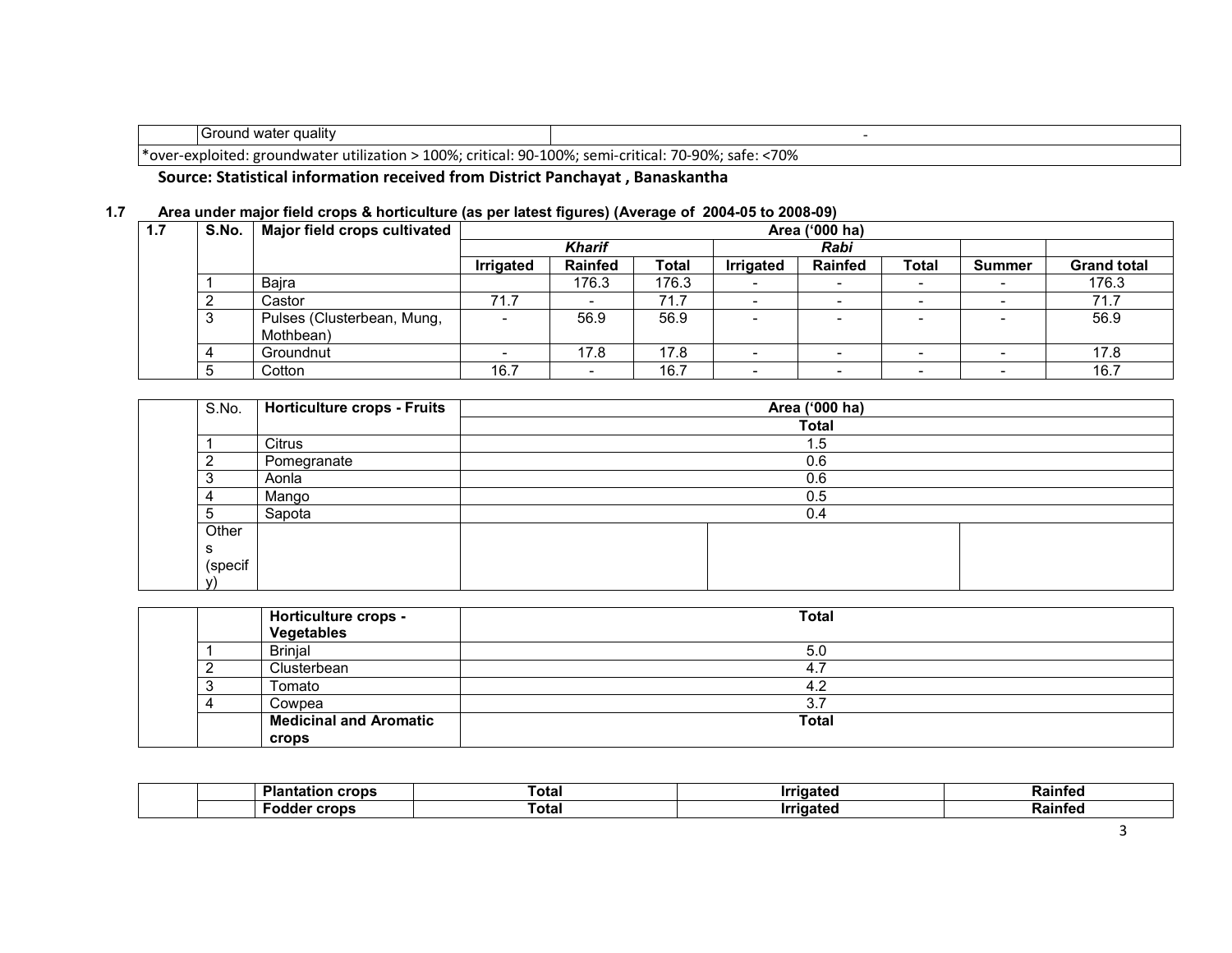| <b>Total fodder crop</b> | 176.1 | 106.0 | 70.1 |
|--------------------------|-------|-------|------|
| area                     |       |       |      |
| <b>Grazing land</b>      |       |       |      |
| Sericulture etc          |       |       |      |
| <b>Others (specify)</b>  |       |       |      |

| 1.8 | Livestock                                                       | <b>Male ('000)</b> | Female (No's) | Total $(No's)$            |
|-----|-----------------------------------------------------------------|--------------------|---------------|---------------------------|
|     | Source: 26 <sup>th</sup> survey Report (08-09), Dept. of A. H., |                    |               |                           |
|     | <b>Gujarat State</b>                                            |                    |               |                           |
|     | Non descriptive Cattle (local low yielding)                     |                    |               | 480.9                     |
|     | Crossbred cattle                                                |                    |               |                           |
|     | Non descriptive Buffaloes (local low yielding)                  |                    |               | 715.3                     |
|     | <b>Graded Buffaloes</b>                                         |                    |               |                           |
|     | Goat                                                            |                    |               | 330.9                     |
|     |                                                                 |                    |               |                           |
|     | Sheep                                                           |                    |               | 179.7                     |
|     | Others (Camel, Pig, Yak etc.)                                   |                    |               | 4.5                       |
|     |                                                                 |                    |               |                           |
|     | Commercial dairy farms (Number)                                 |                    |               |                           |
| 1.9 | <b>Poultry</b>                                                  | No. of farms       |               | Total No. of birds (No's) |
|     | Commercial                                                      |                    |               | 183169                    |
|     | Backyard                                                        |                    |               | 89077                     |

| 1.10 |                                                                            | <b>Fisheries</b> (Data source: Gujarat Fisheries Statistics 2006-07 and MArch-10, Commissioner of Fisheries, Govt. of Gujarat |            |                |                   |                            |  |  |  |  |  |
|------|----------------------------------------------------------------------------|-------------------------------------------------------------------------------------------------------------------------------|------------|----------------|-------------------|----------------------------|--|--|--|--|--|
|      | A. Capture                                                                 |                                                                                                                               |            |                |                   |                            |  |  |  |  |  |
|      | i) Marine (Data Source:<br><b>Nets</b><br>No. of fishermen<br><b>Boats</b> |                                                                                                                               |            |                |                   |                            |  |  |  |  |  |
|      | Fisheries Department)                                                      |                                                                                                                               |            |                |                   |                            |  |  |  |  |  |
|      |                                                                            |                                                                                                                               | Mechanized | Non-mechanized | Mechanized (Trawl | Non-mechanized (Shore      |  |  |  |  |  |
|      |                                                                            |                                                                                                                               |            |                | nets. Gill nets)  | Seines, Stake & trap nets) |  |  |  |  |  |
|      |                                                                            |                                                                                                                               |            |                | NA                |                            |  |  |  |  |  |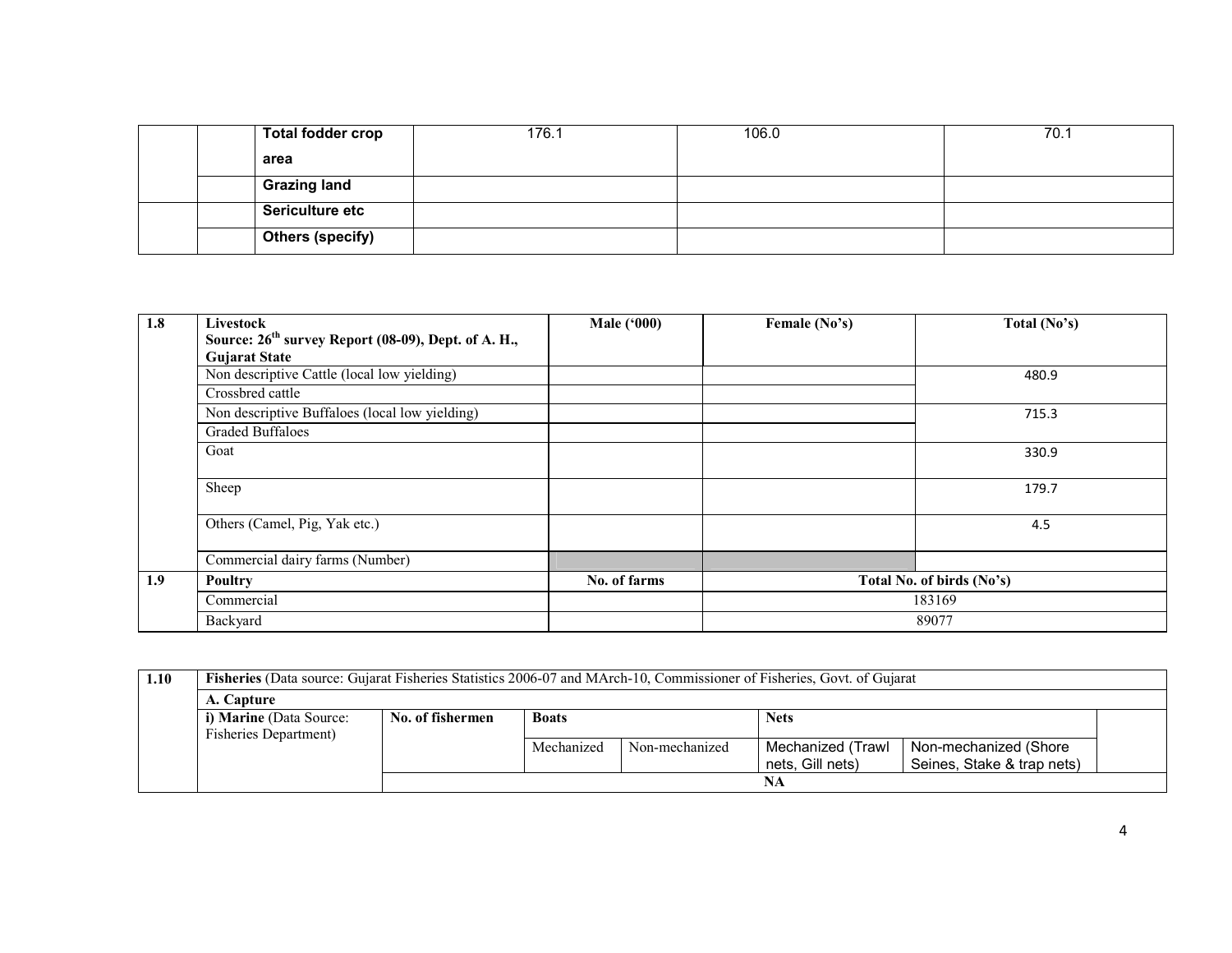| ii) Inland (Data Source:        | No. Farmer owned ponds |              | <b>No. of Reservoirs</b> | No. of village tanks   |
|---------------------------------|------------------------|--------------|--------------------------|------------------------|
| <b>Fisheries Department)</b>    |                        | 32 (8931 ha) |                          |                        |
| <b>B.</b> Culture               |                        |              |                          |                        |
|                                 | Water Spread Area (ha) |              | Yield (t/ha)             | <b>Production (MT)</b> |
|                                 |                        |              |                          |                        |
| i) Brackish water (Data Source: |                        |              |                          |                        |
| MPEDA/Fisheries Department)     |                        |              |                          |                        |
| ii) Fresh water (Data Source:   |                        |              |                          | 123                    |
| <b>Fisheries Department)</b>    |                        |              |                          |                        |
| <b>Others</b>                   |                        |              |                          |                        |

1.11 Production and Productivity of major crops (Average of last 5 years: 2004, 05, 06, 07, 08, 09; specify years)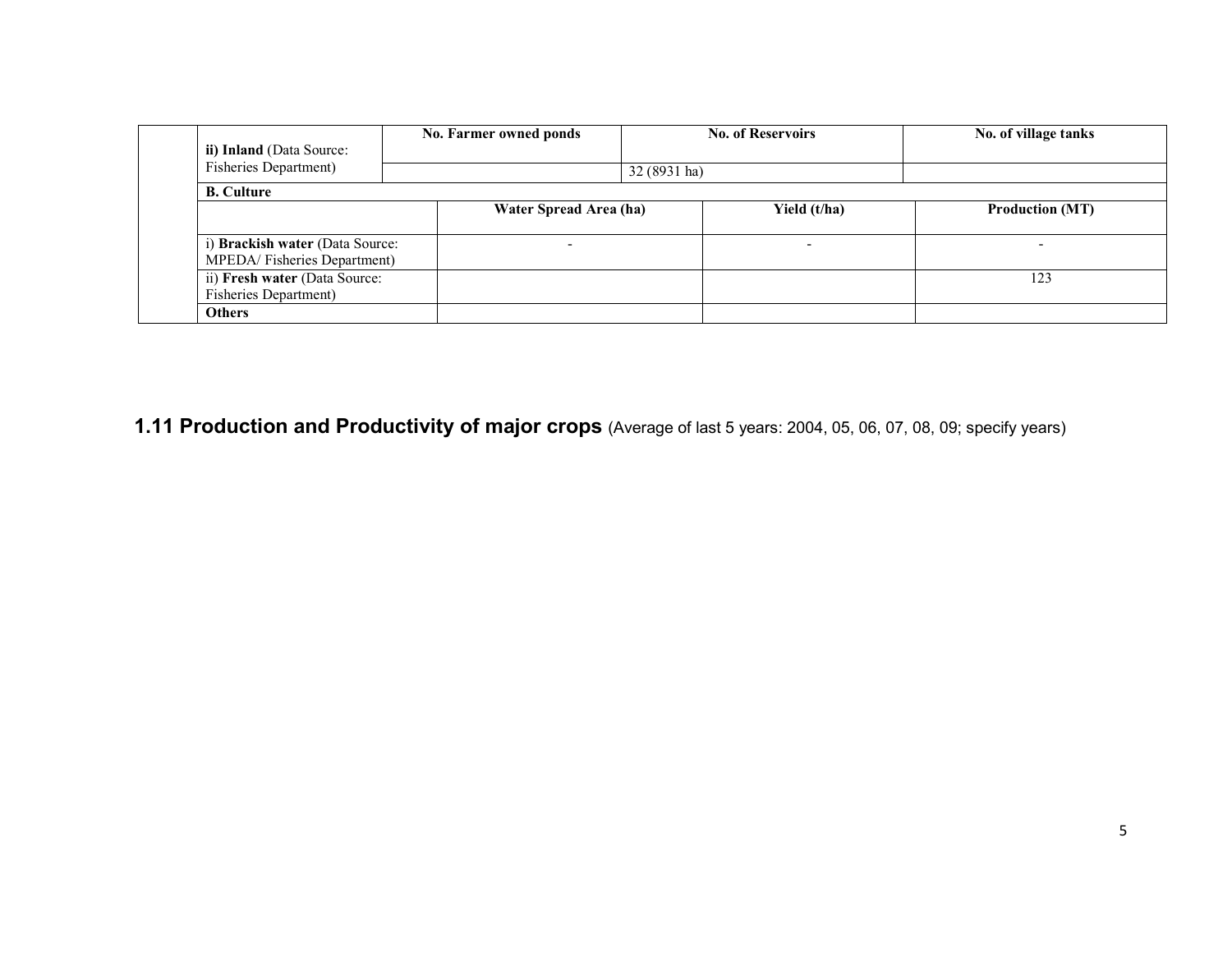| 1.12 | Sowing<br>window<br>for 5 major<br>field crops<br>(start and<br>end of<br>normal<br>sowing<br>period) | Bajra                                                                 | Castor                   | Pulses<br>(Clusterbean,<br>Mung, Mothbean)                       | Groundnut                                                      | Cotton |
|------|-------------------------------------------------------------------------------------------------------|-----------------------------------------------------------------------|--------------------------|------------------------------------------------------------------|----------------------------------------------------------------|--------|
|      | Kharif-<br>Rainfed                                                                                    | week of June- $\overline{1^{st}}$<br>3 <sup>rd</sup><br>week of July. | $\overline{\phantom{a}}$ | $3^{\text{rd}}$ week of<br>June-1 <sup>st</sup> week of<br>July. | 3 <sup>rd</sup> week of June- 1 <sup>st</sup><br>week of July. |        |

| 1.11                     | Name of crop                     | <b>Kharif</b> |              |                          | Rabi                     |                          | <b>Summer</b>            |            | <b>Total</b> | Crop residue<br>as fodder ('000 |
|--------------------------|----------------------------------|---------------|--------------|--------------------------|--------------------------|--------------------------|--------------------------|------------|--------------|---------------------------------|
|                          |                                  | Production    | Productivity | Production               | Productivity             | Production               | Productivity             | Production | Productivity | tons)                           |
|                          |                                  | (000 t)       | (kg/ha)      | (000 t)                  | (kg/ha)                  | (000 t)                  | (kg/ha)                  | (000 t)    | (kg/ha)      |                                 |
| <b>Major Field crops</b> |                                  |               |              |                          |                          |                          |                          |            |              |                                 |
|                          | Bajra                            | 97.2          | 533.0        | $\overline{\phantom{a}}$ | $\blacksquare$           | $\overline{\phantom{a}}$ | $\overline{\phantom{a}}$ | 97.2       | 533.0        | 194.4                           |
| $\overline{2}$           | Castor                           | 141.3         | 1956.0       | $\overline{\phantom{a}}$ | $\overline{\phantom{a}}$ | $\overline{\phantom{a}}$ | $\blacksquare$           | 141.3      | 1956         |                                 |
| 3                        | Pulses                           | 30.6          | 526.0        | $\overline{\phantom{a}}$ | $\overline{\phantom{0}}$ | $\overline{\phantom{a}}$ | $\overline{\phantom{0}}$ | 30.6       | 1344.0       | 61.2                            |
|                          | (Clusterbean,                    |               |              |                          |                          |                          |                          |            |              |                                 |
|                          | Mung,                            |               |              |                          |                          |                          |                          |            |              |                                 |
|                          | Mothbean)                        |               |              |                          |                          |                          |                          |            |              |                                 |
| 4                        | Groundnut                        | 25.1          | 1344.0       |                          |                          |                          |                          | 25.1       | 1344.0       | 62.3                            |
| 5                        | Cotton                           | 72.5          | 751.0        |                          |                          |                          |                          | 72.5       | 751.0        |                                 |
|                          | <b>Major Horticultural crops</b> |               |              |                          |                          |                          |                          |            |              |                                 |
| 1                        | Citrus                           |               |              | $\overline{\phantom{a}}$ | $\blacksquare$           | $\overline{\phantom{a}}$ | $\overline{\phantom{0}}$ | 19.0       | 12880        |                                 |
| $\overline{2}$           | Pomegranate                      |               |              |                          |                          |                          |                          | 4.0        | 7270         |                                 |
| 3                        | Aonla                            |               |              |                          |                          |                          |                          | 5.3        | 9640         |                                 |
| 4                        | Mango                            |               |              |                          |                          |                          |                          | 1.4        | 2800         |                                 |
| 5                        | Sapota                           |               |              |                          |                          |                          |                          | 3.9        | 10400        | চ                               |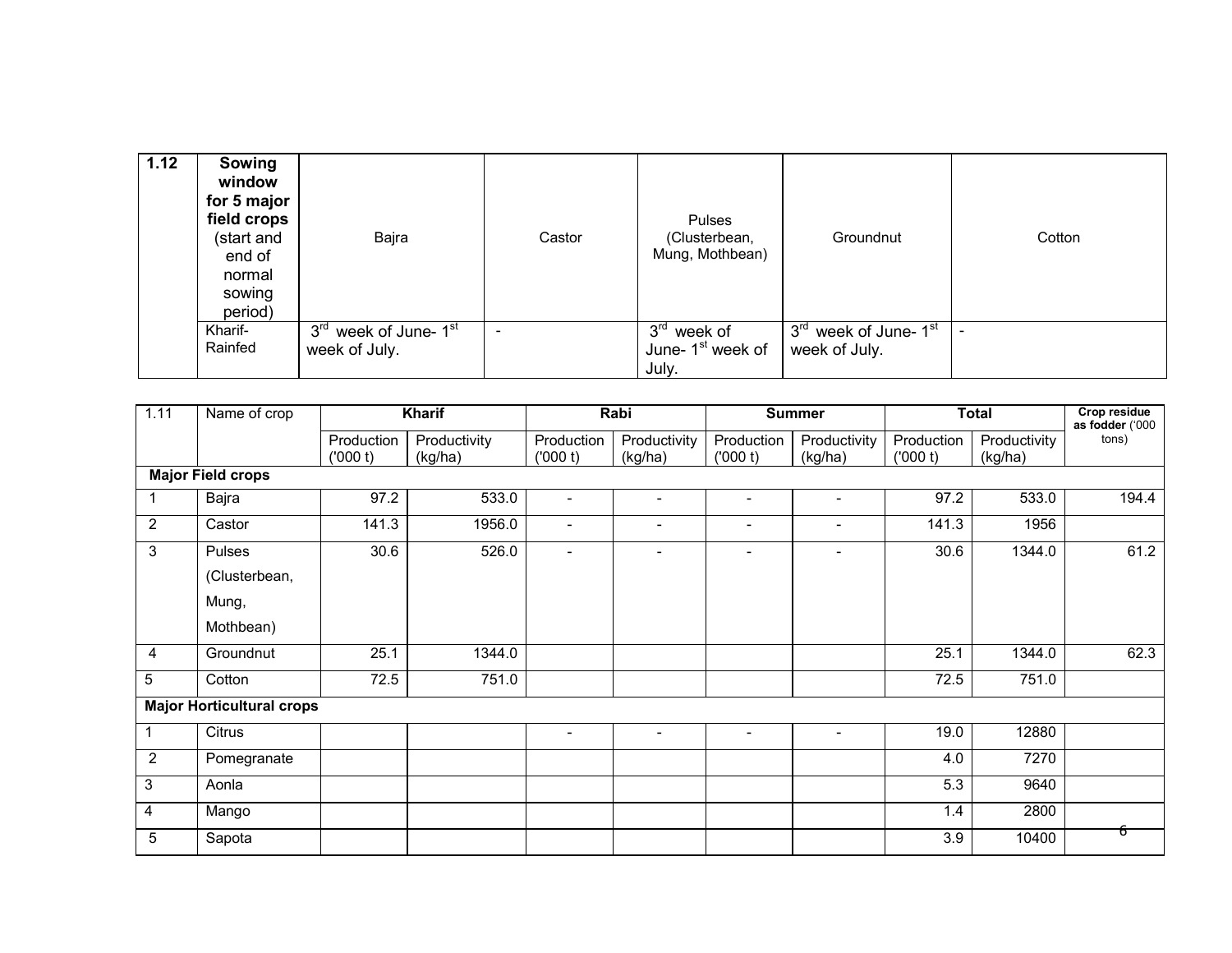| Kharif-<br>Irrigated |                          | 15 <sup>th</sup> July -15 <sup>th</sup> Aug. | $\overline{\phantom{0}}$ | 1 <sup>st</sup> week of June-<br>1 <sup>st</sup> week of July |
|----------------------|--------------------------|----------------------------------------------|--------------------------|---------------------------------------------------------------|
| Rabi-<br>Rainfed     |                          |                                              |                          |                                                               |
| Rabi-<br>Irrigated   | $\overline{\phantom{0}}$ |                                              | $\overline{\phantom{0}}$ |                                                               |

| 1.13 |                                       | What is the major contingency the district is prone to? (Tick mark) |                          | Regular                  | <b>Occasional</b>  | <b>None</b> |  |  |
|------|---------------------------------------|---------------------------------------------------------------------|--------------------------|--------------------------|--------------------|-------------|--|--|
|      | Drought                               |                                                                     | ۰                        |                          |                    |             |  |  |
|      | Flood                                 |                                                                     | $\overline{\phantom{0}}$ |                          |                    |             |  |  |
|      | Cyclone                               |                                                                     |                          | $\overline{\phantom{0}}$ |                    |             |  |  |
|      | Hail storm                            |                                                                     | ۰                        |                          |                    |             |  |  |
|      | Heat wave                             |                                                                     |                          | -                        | ✓                  |             |  |  |
|      | Cold wave                             |                                                                     | ۰.                       |                          |                    |             |  |  |
|      | Frost                                 |                                                                     |                          | $\overline{\phantom{0}}$ |                    |             |  |  |
|      | Sea water intrusion                   |                                                                     |                          | ۰                        |                    |             |  |  |
|      |                                       | Pests and disease outbreak (specify)                                |                          | ۰                        | ✓                  |             |  |  |
|      | Others (specify)                      |                                                                     |                          | ۰                        |                    |             |  |  |
| 1.14 | <b>Include</b><br><b>Digital maps</b> | Location map of district within State as Annexure I                 |                          | Enclosed: Yes / No       |                    |             |  |  |
|      | of the district                       | Mean annual rainfall as Annexure 2                                  |                          | Enclosed: Yes / No       |                    |             |  |  |
|      | for                                   | Soil map as Annexure 3                                              |                          |                          | Enclosed: Yes / No |             |  |  |

# 2.0 Strategies for weather related contingencies 2.1 Drought

# 2.1.1 Rainfed situation

| Conditio |                      | <b>Suggested Contingency measures</b> |                                  |                           |           |
|----------|----------------------|---------------------------------------|----------------------------------|---------------------------|-----------|
|          |                      |                                       |                                  |                           |           |
| Early    | <b>Major Farming</b> | <b>Normal Crop /</b>                  | Change in crop / cropping system | <b>Agronomic measures</b> | Remarks   |
| season   | situation            | <b>Cropping system</b>                | including variety                |                           | on        |
| drought  |                      |                                       |                                  |                           | Implement |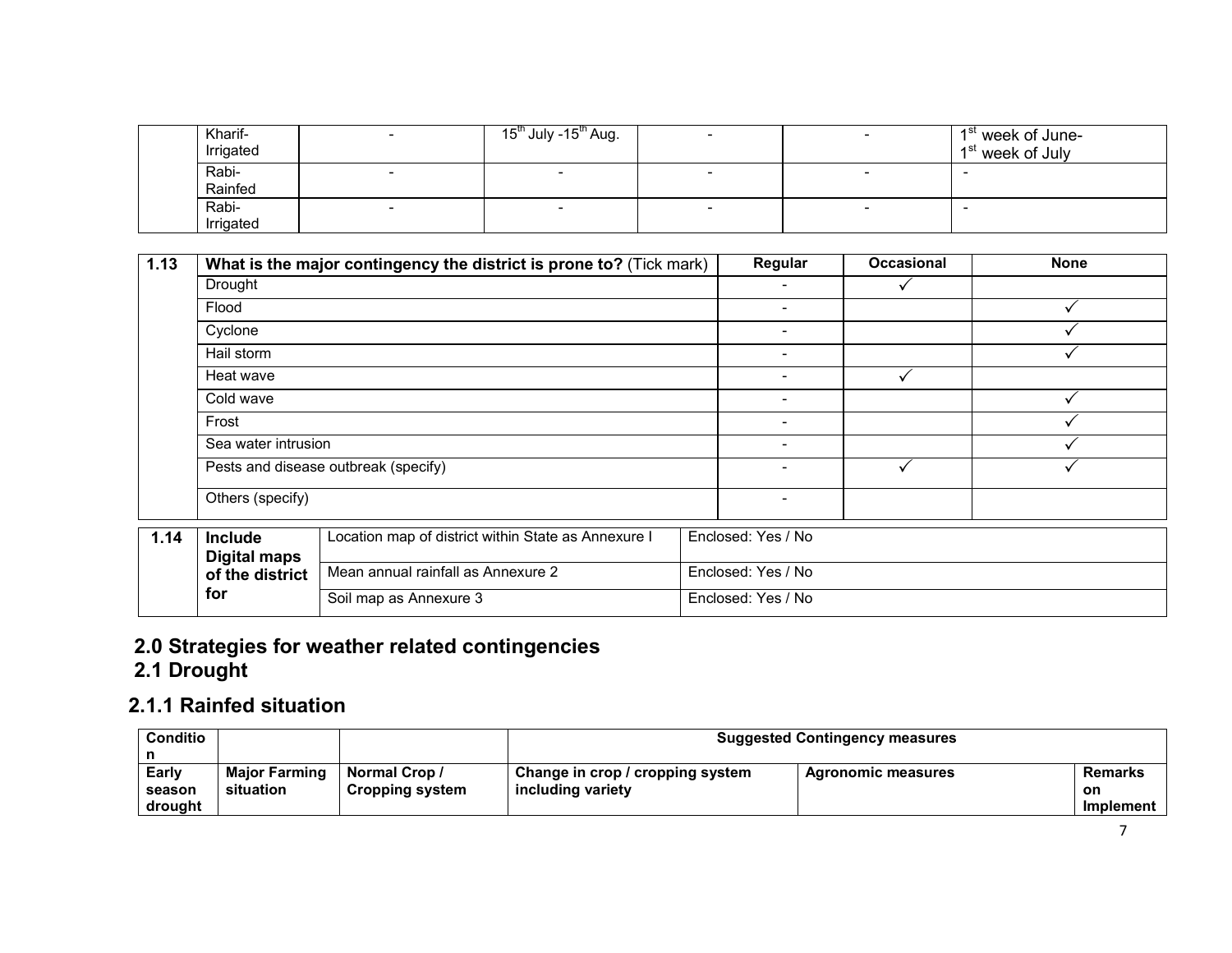| (delayed<br>onset)                    |                                          |                         |                                                                                   |                                                                                                                      | ation                                                                                                                                |
|---------------------------------------|------------------------------------------|-------------------------|-----------------------------------------------------------------------------------|----------------------------------------------------------------------------------------------------------------------|--------------------------------------------------------------------------------------------------------------------------------------|
| Delay by<br>2<br>weeks(1 <sup>s</sup> | Medium rainfall<br>Medium Black<br>Soils | Maize<br>Blackgram, Tur | GM-1, GM-3,<br>$GU-1$                                                             | • Seed treatment with Rhizobium & PSB<br>• Conservation furrow<br>• Maintenance of plant stand<br>• Water harvesting | • Breeder<br>seed<br>Source-<br>SAU                                                                                                  |
| week of<br>July)                      |                                          |                         |                                                                                   | · Intercultivatioin                                                                                                  | • Certified<br>seed-                                                                                                                 |
|                                       |                                          | Groundnut               | GG-5,7&20                                                                         |                                                                                                                      | Source<br>GSSC, N<br>SC,<br><b>GUJCOMA</b><br>SOL<br><b>NFSM</b><br><b>ISOPAM</b><br>$\bullet$ Seed<br>drill<br>under<br><b>RKVY</b> |
|                                       |                                          | Maize + Tur             | $GM-3$<br>Maize (GM-3) + Blackgram (GU-1)<br>Maize (GM-4) + Tur (GT-100 & GT-101) |                                                                                                                      |                                                                                                                                      |
|                                       |                                          | Fennel                  | No change                                                                         |                                                                                                                      |                                                                                                                                      |
|                                       | Loamy Sand to<br>sandy loam<br>soils     | Castor                  | Castor(GCH-4,5 &7),<br>Castor(GCH-4,5&7) + Cowpea(GC-4&5),<br>No change           |                                                                                                                      |                                                                                                                                      |
|                                       |                                          | Pulses (Clusterbean     | GG-1&2                                                                            |                                                                                                                      |                                                                                                                                      |
|                                       |                                          |                         |                                                                                   |                                                                                                                      |                                                                                                                                      |
|                                       |                                          | Greengram               | $GM-4$                                                                            |                                                                                                                      |                                                                                                                                      |
|                                       |                                          | Bajra                   | Bajra(GHB-538), Sesame(GT-1&2),                                                   |                                                                                                                      |                                                                                                                                      |
|                                       |                                          | Groundnut               | GG-5,7&20                                                                         |                                                                                                                      |                                                                                                                                      |
|                                       |                                          | Fennel                  | No change                                                                         |                                                                                                                      |                                                                                                                                      |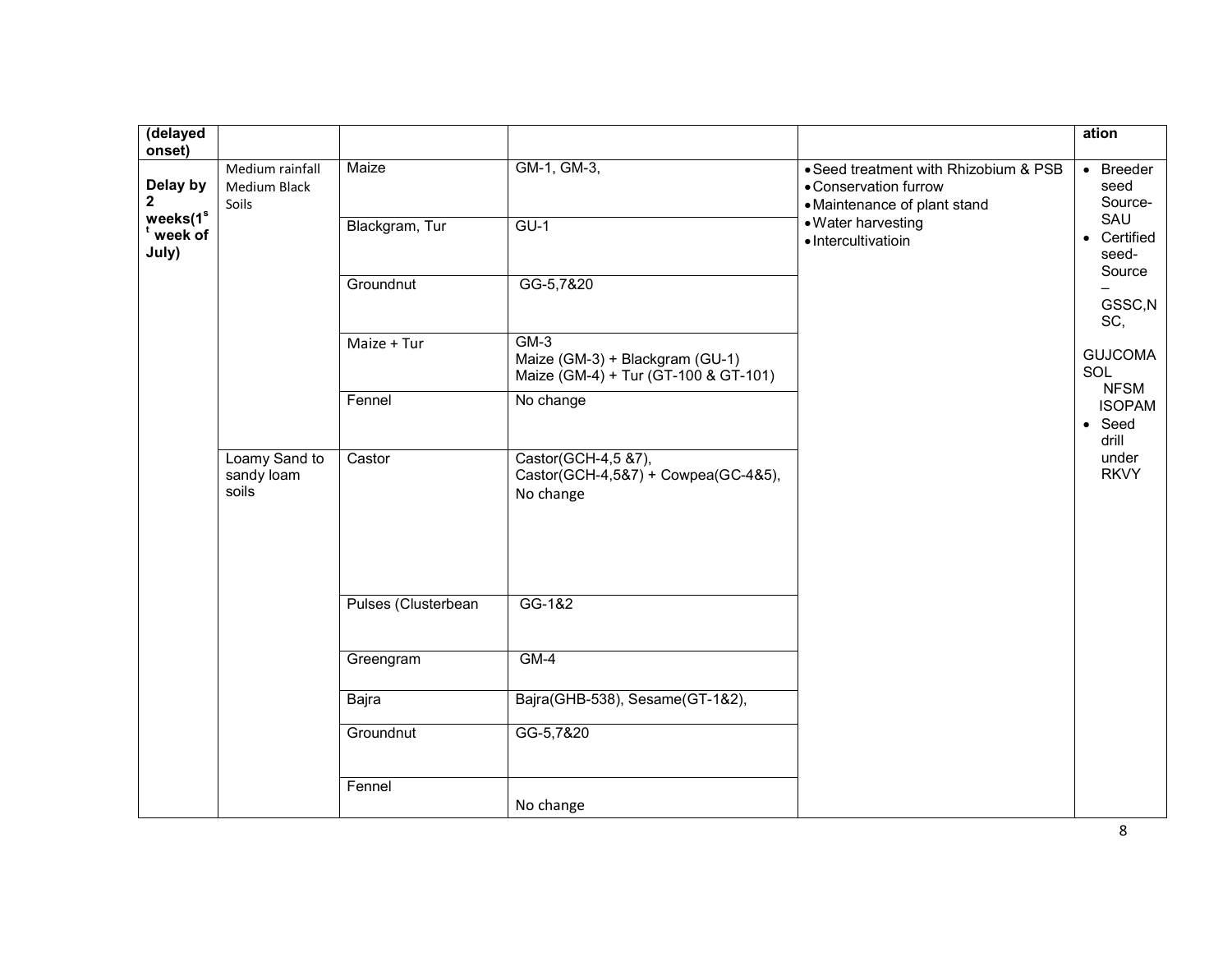| Sandy soils | Bajra       | Bajra(GHB-538 & 577),                                           |  |
|-------------|-------------|-----------------------------------------------------------------|--|
|             | Castor      | GCH-4,5 &7,<br>Castor (GCH-4,5&7) +Greengram(GM-4),             |  |
|             | Clusterbean | Castor(GCH-4,5 &7) + Cowpea (GC-5),<br>GG-1&2,                  |  |
|             | Cotton      | Cotton (Bt) + Greengram (GM-4),<br>Cotton (Bt) + Cowpea (GC-5), |  |
|             | Sesame      | GT-1&2,                                                         |  |
|             | Mothbean    | GMO-2                                                           |  |

| <b>Condition</b>                               |                                      |                                   | <b>Suggested Contingency measures</b> |                                                                                      | $\bullet$                                                                                                                                                                                     |
|------------------------------------------------|--------------------------------------|-----------------------------------|---------------------------------------|--------------------------------------------------------------------------------------|-----------------------------------------------------------------------------------------------------------------------------------------------------------------------------------------------|
| Early season<br>drought<br>(delayed<br>onset)  | <b>Major</b><br>Farming<br>situation | Normal<br>Crop/cropping<br>system | Change in crop/cropping system        | <b>Agronomic measures</b>                                                            | Remarks on<br>Implementation                                                                                                                                                                  |
| Delay by 4<br>weeks<br>$($ July $3rd$<br>Week) | <b>Medium Black</b><br>Soils         | Maize<br>Blackgram,<br>Tur        | GM-1, GM-3<br>$GU-1$                  | . Seed treatment with Rhizobium & PSB<br>• Conservation furrow<br>• Intercultivation | Breeder seed<br>$\bullet$<br>Source-SAU<br>Certified<br>$\bullet$<br>seed-Source<br>-GSSC, NSC,<br><b>GUJCOMASOL</b><br><b>NFSM</b><br><b>ISOPAM</b><br>Seed drill<br>$\bullet$<br>under RKVY |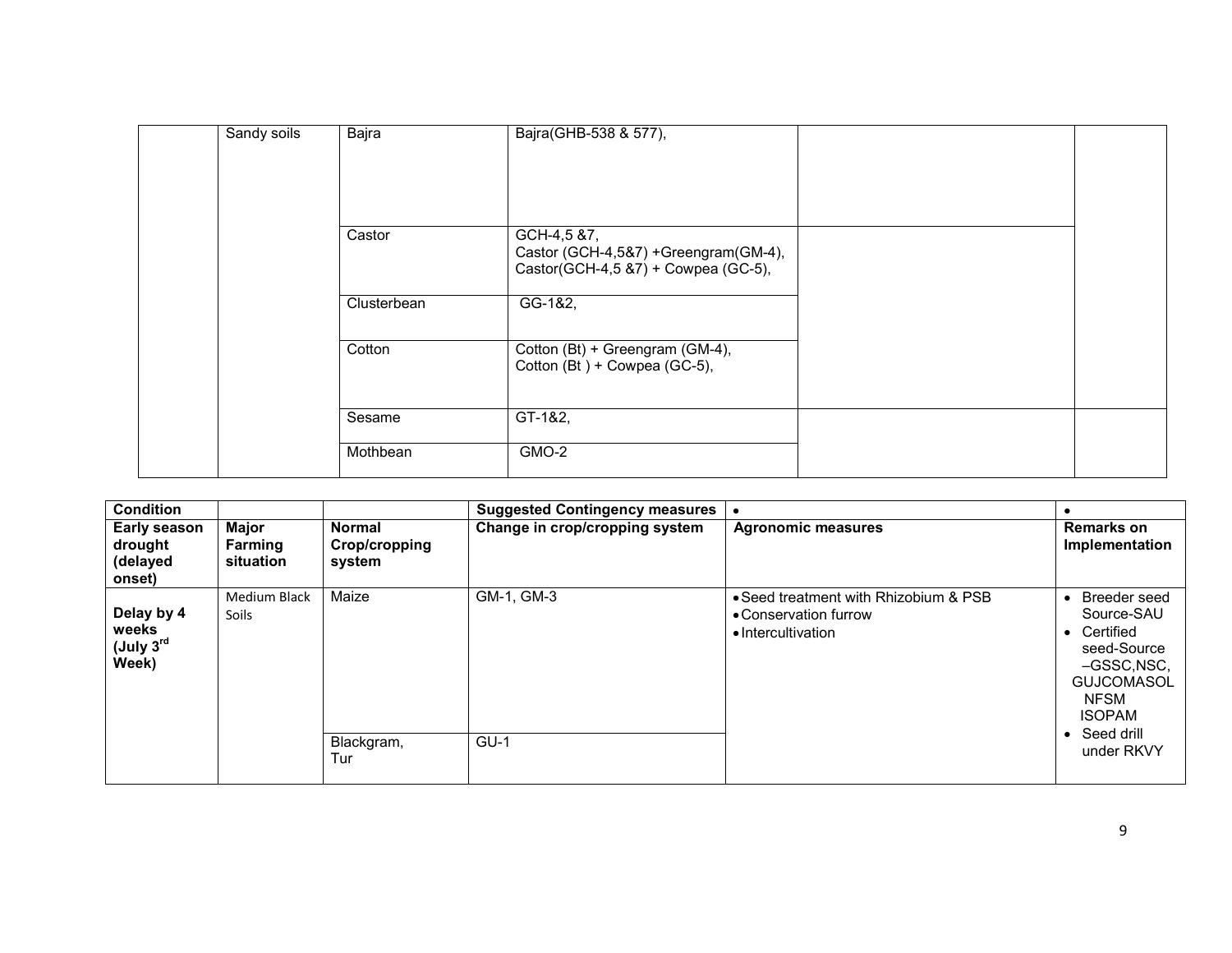|                                      | Groundnut      | GG-5,7&20                                                                                                |  |
|--------------------------------------|----------------|----------------------------------------------------------------------------------------------------------|--|
|                                      | Maize + Tur    | Maize (GM-3)<br>Maize (GM-3) + Blackgram (GU-1)<br>Maize (GM-4) + Tur (GT-100& GT-<br>101)               |  |
|                                      | Fennel         | $GF-2$                                                                                                   |  |
| Loamy Sand<br>to sandy<br>loam soils | Castor, pulses | Castor(GCH-4,5 &7), Castor(GCH-<br>4,5&7) + Cowpea(GC-4&5),                                              |  |
|                                      | (Clusterbean   | GG-1&2                                                                                                   |  |
|                                      | Greengram      | $GM-4$                                                                                                   |  |
|                                      | Bajra          | Bajra(GHB-538 & 577), Sesame(GT-<br>182,                                                                 |  |
|                                      | Groundnut      | GG-5,7&20                                                                                                |  |
|                                      | Fennel         | $GF-2$                                                                                                   |  |
| Sandy soils                          | Bajra          | GHB-558                                                                                                  |  |
|                                      | Castor, Pulses | Castor(GCH-4,5 &7), Castor (GCH-<br>4,5 &7)+Greengram (GM-4),<br>Castor(GCH-4,5 &7) + Cowpea (GC-<br>5), |  |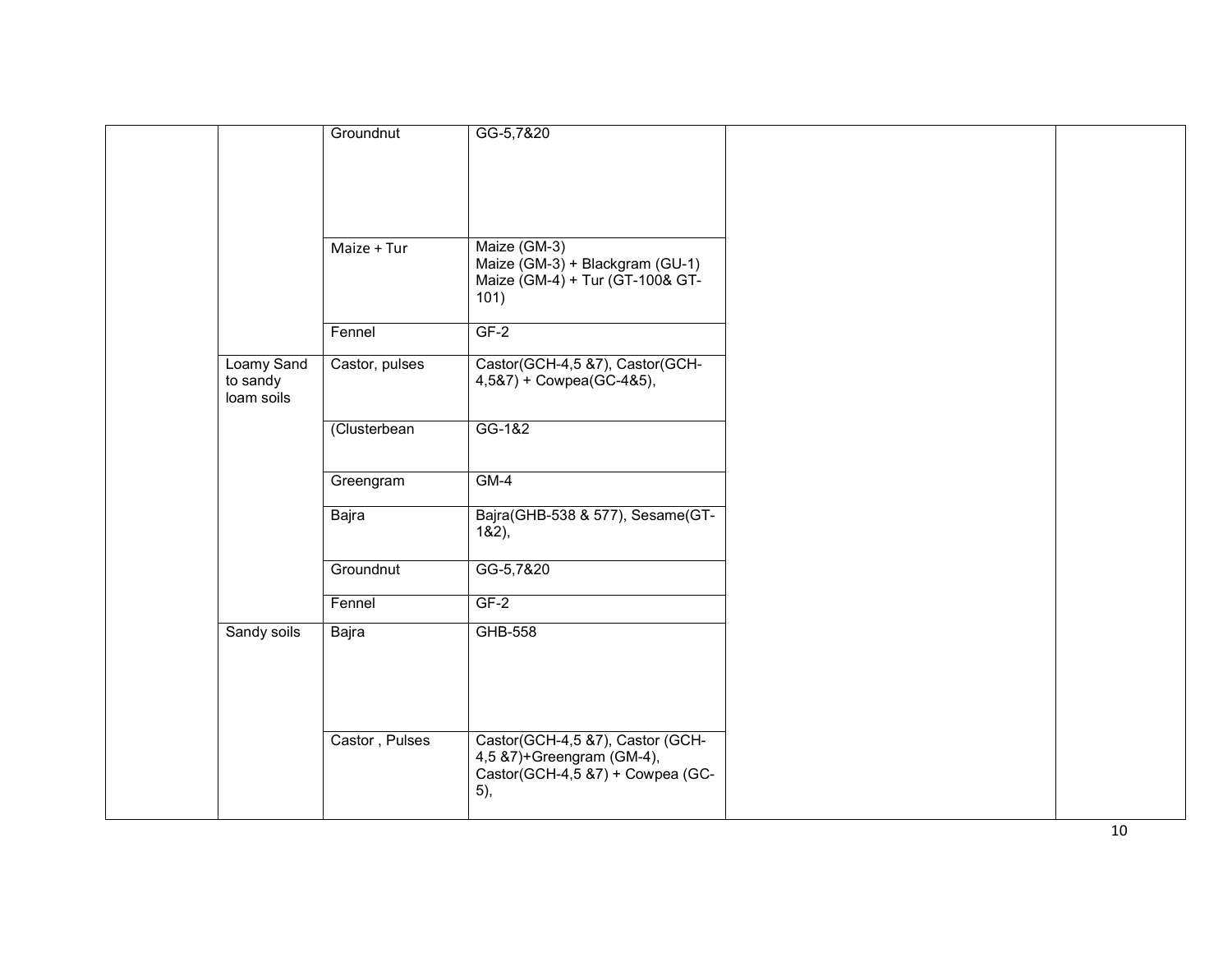|  | Clusterbean | GG-1&2                                                          |  |
|--|-------------|-----------------------------------------------------------------|--|
|  |             |                                                                 |  |
|  | Mothbean    | GMO-2                                                           |  |
|  |             |                                                                 |  |
|  | Cotton      | Cotton (Bt) + Greengram (GM-4),<br>Cotton (Bt) + Cowpea (GC-5), |  |
|  | Sesame      | GT-1&2                                                          |  |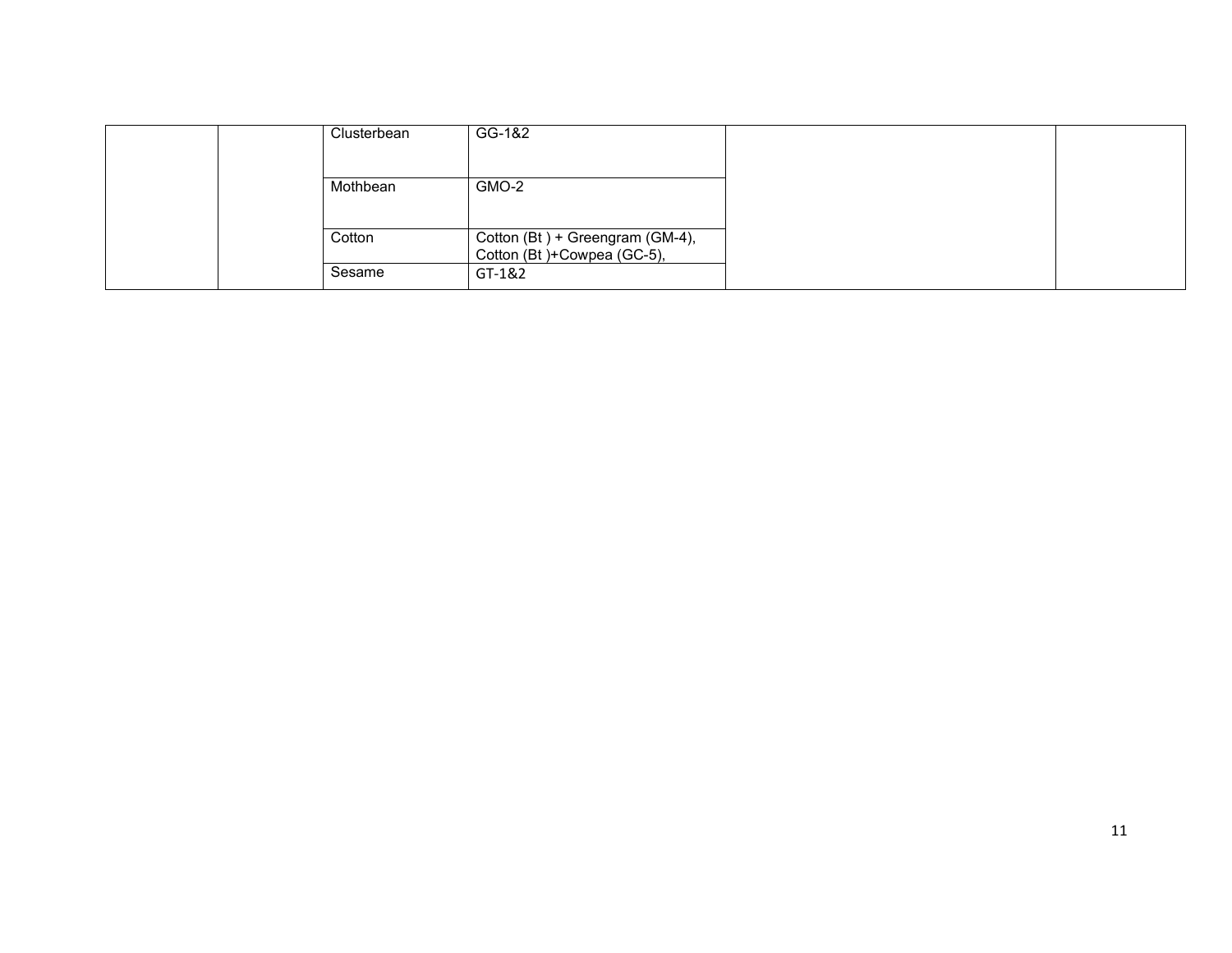| <b>Condition</b>                              |                                      |                                          |                                                                    | <b>Suggested Contingency measures</b>                       |                                                                                                                                                          |
|-----------------------------------------------|--------------------------------------|------------------------------------------|--------------------------------------------------------------------|-------------------------------------------------------------|----------------------------------------------------------------------------------------------------------------------------------------------------------|
| Early season<br>drought<br>(delayed<br>onset) | <b>Major</b><br>Farming<br>situation | <b>Normal</b><br>Crop/cropping<br>system | Change in crop/cropping<br>system                                  | <b>Agronomic measures</b>                                   | <b>Remarks on</b><br>Implementation                                                                                                                      |
| Delay by 6<br>weeks<br>(August<br>$1st$ week) | <b>Medium Black</b><br>Soils         | Maize                                    | GM-1, GM-3<br>Maize (GM-3)<br>Maize (GM-3) + Blackgram<br>$(GU-1)$ | • Seed treatment with Rhizobium & PSB<br>• Intercultivation | • Breeder seed<br>Source-SAU<br>• Certified seed-<br>Source -<br>GSSC, NSC,<br>GUJCOMASOL<br>NFSM,<br><b>ISOPAM</b><br>• Seed drill under<br><b>RKVY</b> |
|                                               |                                      | Blackgram                                | $GU-1$                                                             |                                                             |                                                                                                                                                          |
|                                               |                                      | Tur,                                     | BDN-2                                                              |                                                             |                                                                                                                                                          |
|                                               |                                      | Maize + Tur                              | Maize (GM-4) +Tur (GT-100 &<br>$GT-101)$                           |                                                             |                                                                                                                                                          |
|                                               |                                      | Groundnut                                | $GG-2$                                                             |                                                             |                                                                                                                                                          |
|                                               |                                      | Fennel                                   | local                                                              |                                                             |                                                                                                                                                          |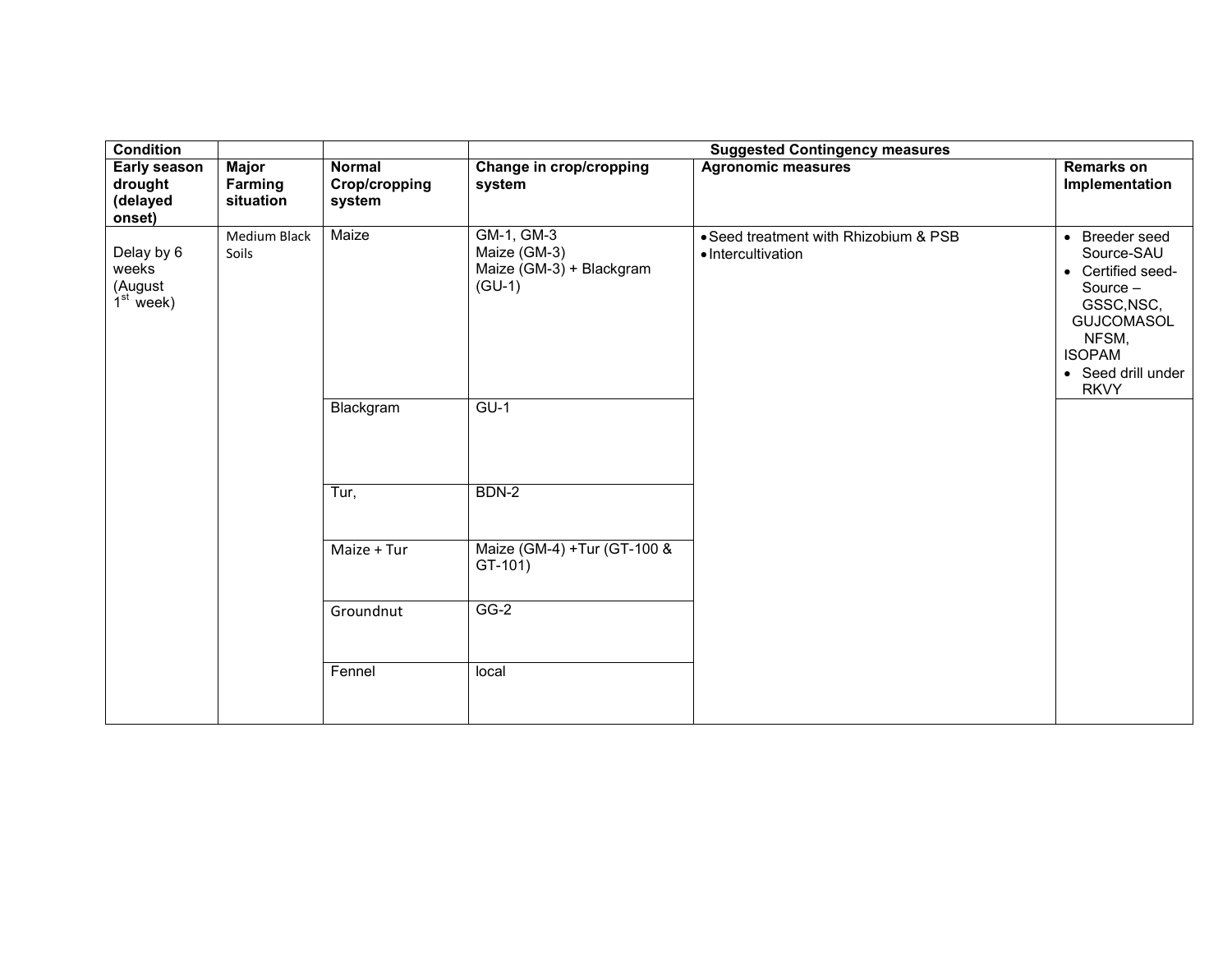| Loamy Sand<br>to sandy<br>loam soils | Castor, Pulses    | GCH-4,5 &7, Castor(GCH-<br>$4,587$ + Cowpea(GC-485<br>Sesame(GT-1&2), |  |
|--------------------------------------|-------------------|-----------------------------------------------------------------------|--|
|                                      | Clusterbean       | GG-1&2                                                                |  |
|                                      | Greengram         | $GM-4$                                                                |  |
|                                      | Fennel            | $GF-2$                                                                |  |
| Sandy soils                          | Bajra             | GHB-558                                                               |  |
|                                      | Castor,<br>Pulses | Castor(GCH-4,5 &7),<br>Castor(GCH-4,5 &7) + Cowpea<br>$(GC-5),$       |  |
|                                      | Clusterbean       | GG-1&2                                                                |  |
|                                      | Mothbean          | $GMO-2$                                                               |  |
|                                      | Cotton<br>Sesame  | Sesame(Purva),                                                        |  |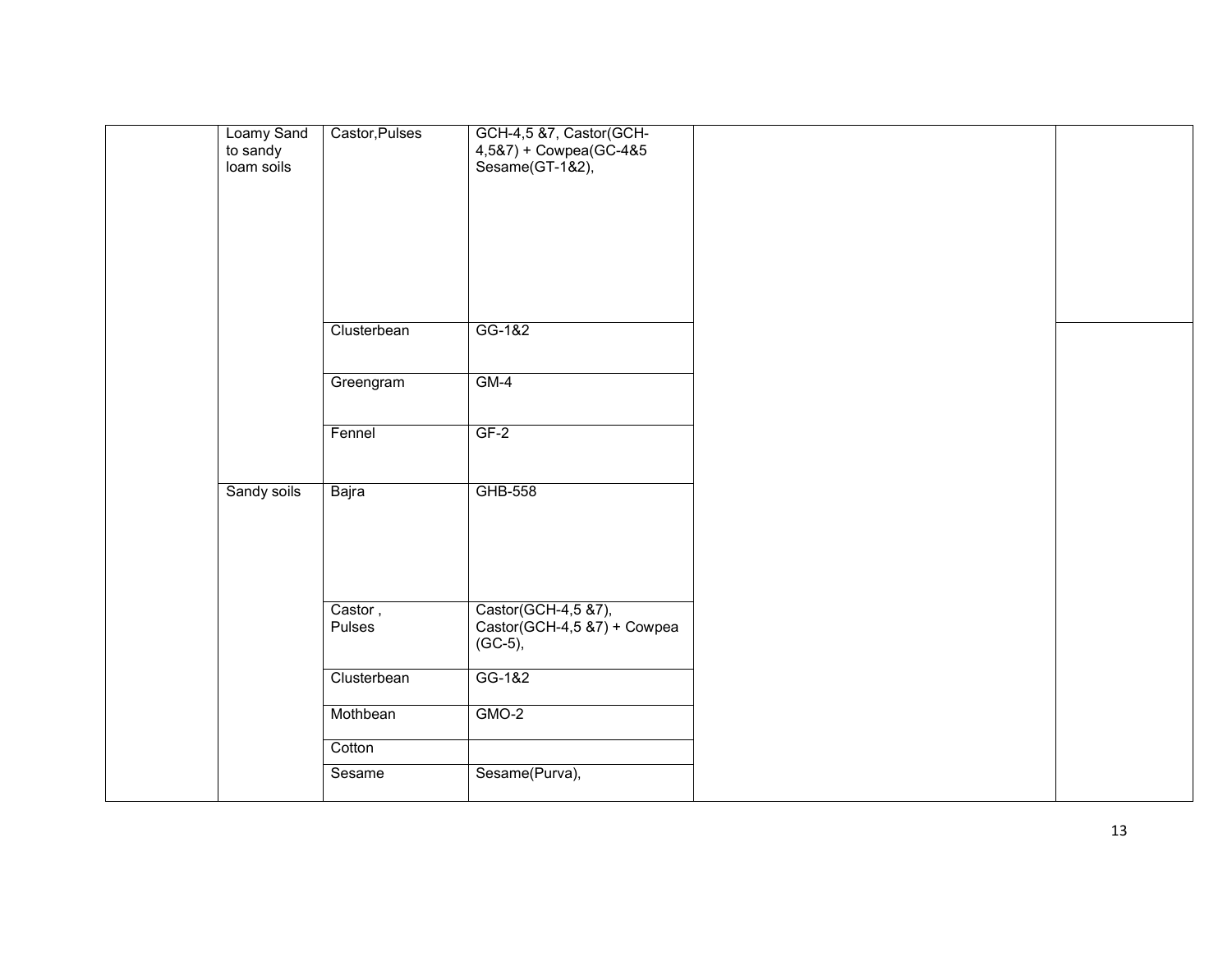| <b>Condition</b>                                     |                                      |                                                  |                                                                                        | <b>Suggested Contingency measures</b>                        |                                                                                                                                                |
|------------------------------------------------------|--------------------------------------|--------------------------------------------------|----------------------------------------------------------------------------------------|--------------------------------------------------------------|------------------------------------------------------------------------------------------------------------------------------------------------|
| <b>Early season</b><br>drought<br>(delayed<br>onset) | <b>Major</b><br>Farming<br>situation | <b>Normal</b><br>Crop/cropping<br>system         | Change in crop/cropping<br>system                                                      | <b>Agronomic measures</b>                                    | <b>Remarks on</b><br>Implementation                                                                                                            |
| Delay by<br>8 weeks<br>(August<br>$3rd$ week)        | Medium Black<br>Soils                | Maize, Maize + Tur<br><b>Pulses</b><br>Groundnut | Maize (GM-4) + Tur (GT-100 &<br>$GT-101)$<br>Blackgram, (T-9)<br>Tur (BDN-2)<br>$GG-2$ | • Seed treatment with Rhizobium & PSB<br>· Intercultilvation | • Breeder seed<br>Source-SAU<br>• Certified seed-<br>Source -<br>GSSC, NSC,<br>GUJCOMASOL,<br>NFSM ISOPAM<br>• Seed drill under<br><b>RKVY</b> |
|                                                      |                                      | Fodder Sorghum                                   | Malvan, GJ-39                                                                          |                                                              |                                                                                                                                                |
|                                                      |                                      | Castor                                           | GCH-4, 5 &7                                                                            |                                                              |                                                                                                                                                |
|                                                      |                                      | Fennel                                           | $GF-2$                                                                                 |                                                              |                                                                                                                                                |
|                                                      | Loamy Sand<br>to sandy<br>loam soils | Castor,<br>Pulses<br>Clusterbean,                | Castor (GC H-4,5 &7),<br>Castor (GCH-4, 5 & 7) +<br>Cowpea (GC-5)<br>GC-1&2            |                                                              |                                                                                                                                                |
|                                                      |                                      |                                                  |                                                                                        |                                                              |                                                                                                                                                |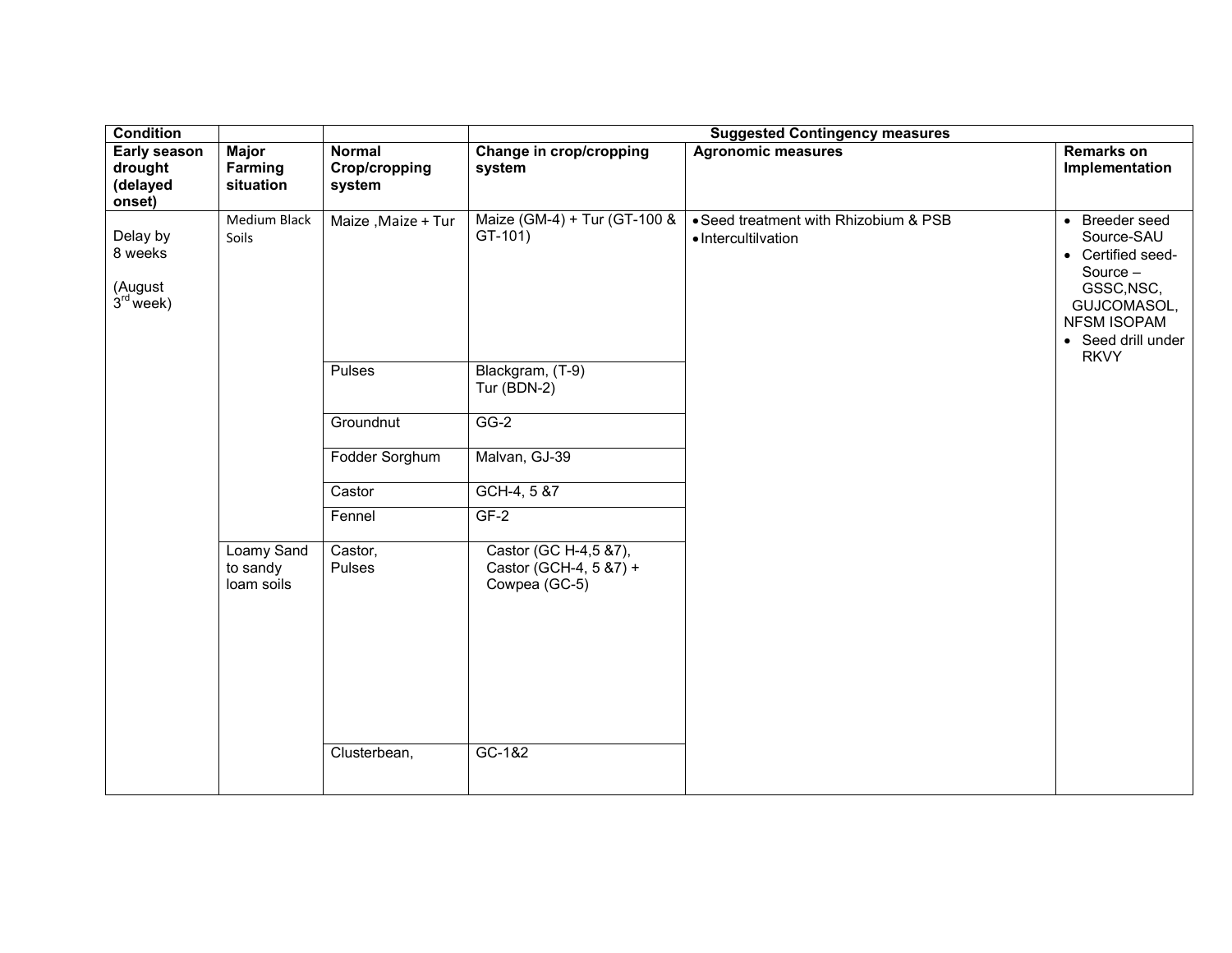|             | Greengram                             | $k-851$                                                        |  |
|-------------|---------------------------------------|----------------------------------------------------------------|--|
|             | Groundnut                             | $GG-2$                                                         |  |
|             | Bajra                                 | <b>GHB-558</b>                                                 |  |
|             | Fennel (local)                        | Fennel (GF-1&2)                                                |  |
| Sandy soils | Bajra(GHB-558),                       | <b>GHB-558</b>                                                 |  |
|             | Castor (GCH-4,5)<br>Pulses            | Castor(GCH-4,5 &7),<br>Castor(GCH-4,5 &7) +<br>Cowpea (GC-5),  |  |
|             | Clusterbean -local,                   | GG-1&2                                                         |  |
|             | Mothbean-local)]                      | Mothbean (GMO-2)<br>Castor (GCH-4,5 &7)<br>+ Mothbean (GMO-2), |  |
|             | Sesame (local)<br>Cotton (Private Bt) | Purva                                                          |  |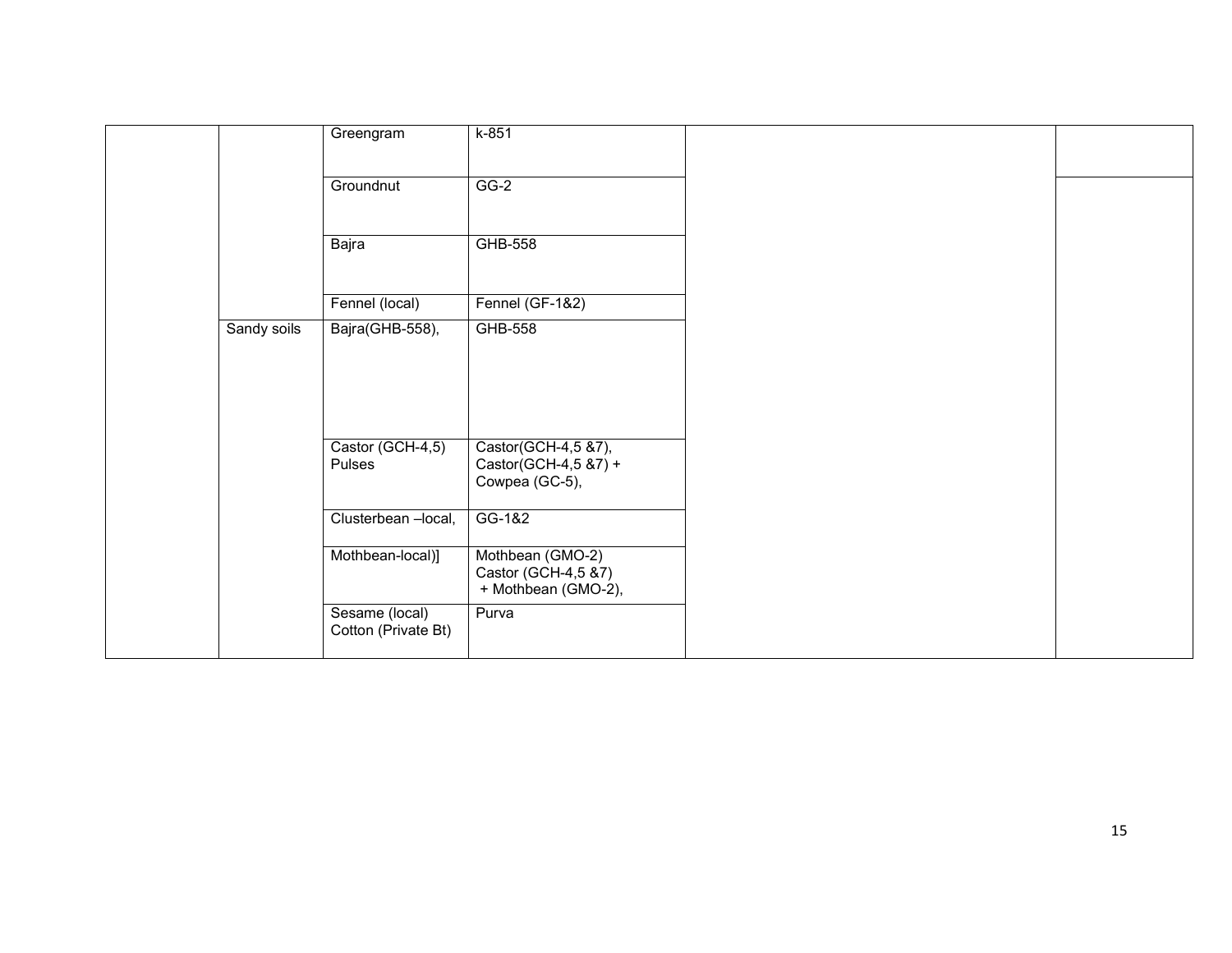| <b>Condition</b>                                                                                                                 |                                                        |                                                                  | <b>Suggested Contingency measures</b>                                                                                                                                                             |                                                                                                                                                                                                                                  |                                                                                                                                                                                                                           |  |  |
|----------------------------------------------------------------------------------------------------------------------------------|--------------------------------------------------------|------------------------------------------------------------------|---------------------------------------------------------------------------------------------------------------------------------------------------------------------------------------------------|----------------------------------------------------------------------------------------------------------------------------------------------------------------------------------------------------------------------------------|---------------------------------------------------------------------------------------------------------------------------------------------------------------------------------------------------------------------------|--|--|
| Early season<br>drought (Normal<br>onset)                                                                                        | <b>Major Farming</b><br>situation                      | <b>Normal</b><br>Crop/cropping<br>system                         | <b>Crop management</b>                                                                                                                                                                            | Soil nutrient & moisture<br>conservation measues                                                                                                                                                                                 | <b>Remarks on Implementation</b>                                                                                                                                                                                          |  |  |
| <b>Normal onset</b><br>followed by 15-<br>20 days dry spell<br>after sowing<br>leading to poor<br>germination/crop<br>stand etc. | Medium rainfall<br><b>Medium Black</b><br><b>Soils</b> | Maize<br>Blackgram,<br>Tur<br>Groundnut<br>Fennel<br>Maize + Tur | • Maintain the plant population<br>by gap filling & thinning<br>$\bullet$ Re-sowing<br>• Life saving irrigation<br>through MIS<br>• Weed control<br>• Interculturing<br>• Keep one plant per hill | • Restrict the fertilizer<br>application if moisture is<br>insufficient<br>• In situ moisture conservation<br>by opening deep furrow<br>$\bullet$ Mulching<br>Compartmental bunding<br>• Soil mulch by shallow<br>interculturing | • Supply interculturing<br>implements under RKVY<br>• Supply of mulching material<br>through Govt. agencies on<br>subsides rate.<br>• Breeder seed from SAUs<br>• Certified seeds from<br>GSSC, NSC, GUJCOMASO<br>L, NSFM |  |  |
|                                                                                                                                  | Loamy Sand to<br>sandy loam soils                      | Castor<br>Pulses<br>Greengram<br>Bajra<br>Groundnut<br>Fennel    |                                                                                                                                                                                                   |                                                                                                                                                                                                                                  | • Supply interculturing<br>implements under RKVY<br>• Supply of mulching material<br>through Govt. agencies on<br>subsides rate.<br>• Breeder seed from SAUs<br>• Certified seeds from<br>GSSC, NSC, GUJCOMASO<br>L. NSFM |  |  |
|                                                                                                                                  | Sandy soils                                            | Bajra<br>Castor<br>Pulses<br>Mothbean<br><b>Cotton Sesame</b>    |                                                                                                                                                                                                   |                                                                                                                                                                                                                                  | • Supply interculturing<br>implements under RKVY<br>• Supply of mulching material<br>through Govt. agencies on<br>subsides rate.<br>• Breeder seed from SAUs<br>• Certified seeds from<br>GSSC, NSC, GUJCOMASO<br>L, NSFM |  |  |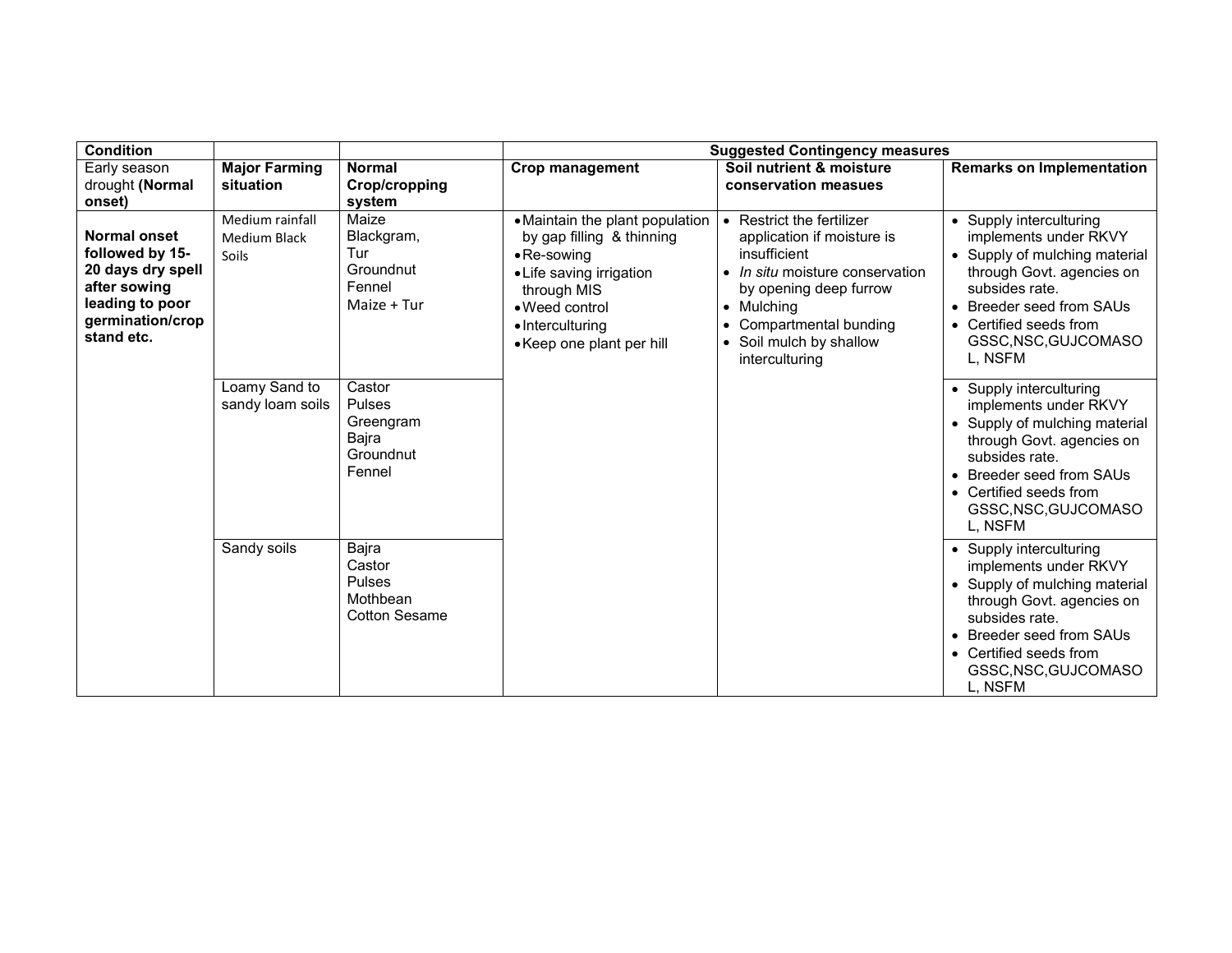| <b>Condition</b>                                                                                               |                                                                                 |                                                                          | <b>Suggested Contingency measures</b>                                                                                                                                                                                                                                                                                                                              |                                                                                                   |                                                                                                                                                                                                                        |  |
|----------------------------------------------------------------------------------------------------------------|---------------------------------------------------------------------------------|--------------------------------------------------------------------------|--------------------------------------------------------------------------------------------------------------------------------------------------------------------------------------------------------------------------------------------------------------------------------------------------------------------------------------------------------------------|---------------------------------------------------------------------------------------------------|------------------------------------------------------------------------------------------------------------------------------------------------------------------------------------------------------------------------|--|
| <b>Mid season</b><br>drought (long dry<br>spell, consecutive<br>2 weeks rainless<br>$($ >2.5 mm $)$ period $)$ | <b>Major Farming</b><br>situation                                               | <b>Normal</b><br><b>Crop/cropping</b><br>system                          | <b>Crop management</b>                                                                                                                                                                                                                                                                                                                                             | Soil nutrient &<br>moisture<br>conservation<br>measues                                            | <b>Remarks on</b><br>Implementation                                                                                                                                                                                    |  |
| At vegetative stage                                                                                            | Medium Black<br>Soils                                                           | Maize<br>Blackgram,<br>Tur<br>Groundnut<br>Fennel (local)<br>Maize + Tur | . Reduce the plant population by 15 to 20% by<br>uprooting and use as mulch or fodder<br>• Shallow interculturing<br>• Harvest one row of Bajra/maize at an interval of<br>3 lines and use as fodder.<br>• Alternate furrow irrigation in castor & cotton<br>• Life saving irrigation through MIS<br>• Use antitransparents<br>(Kaolin @ 5%)<br>• Removal of weeds | • Postpone top<br>dressing of fertilizer<br>• Soil mulching<br>• Conservation furrow<br>$\bullet$ | • Supply of implements<br>under RKVY<br>• Farm pond through<br><b>IWSM</b> programme<br>• Harvesting of crop<br>lines under NAREGA<br>• Supply of mulching<br>material through<br>Govt. agencies in<br>subsides rates. |  |
|                                                                                                                | Loamy Sand to<br>sandy loam<br>soils                                            | Castor<br>Pulses<br>Greengram<br>Bajra<br>Groundnut<br>Fennel            | • Removal of lower matured leaves and use as<br>mulch                                                                                                                                                                                                                                                                                                              |                                                                                                   | • Supply of implements<br>under RKVY<br>• Farm pond through<br><b>IWSM</b> programme<br>• Harvesting of crop<br>lines under NAREGA<br>• Supply of mulching<br>material through<br>Govt. agencies in<br>subsides rates. |  |
|                                                                                                                | Low rainfall,<br>Sandy soil<br>(Deodar,<br>Kankrej,<br>Tharad, Vav,<br>Bhabhar) | Bajra,<br>Castor<br>Pulses<br>Clusterbean Mothbean<br>Cotton<br>Sesame   |                                                                                                                                                                                                                                                                                                                                                                    |                                                                                                   | • Supply of implements<br>under RKVY<br>• Farm pond through<br><b>IWSM</b> programme<br>• Harvesting of crop<br>lines under NAREGA<br>• Supply of mulching<br>material through<br>Govt. agencies in<br>subsides rates. |  |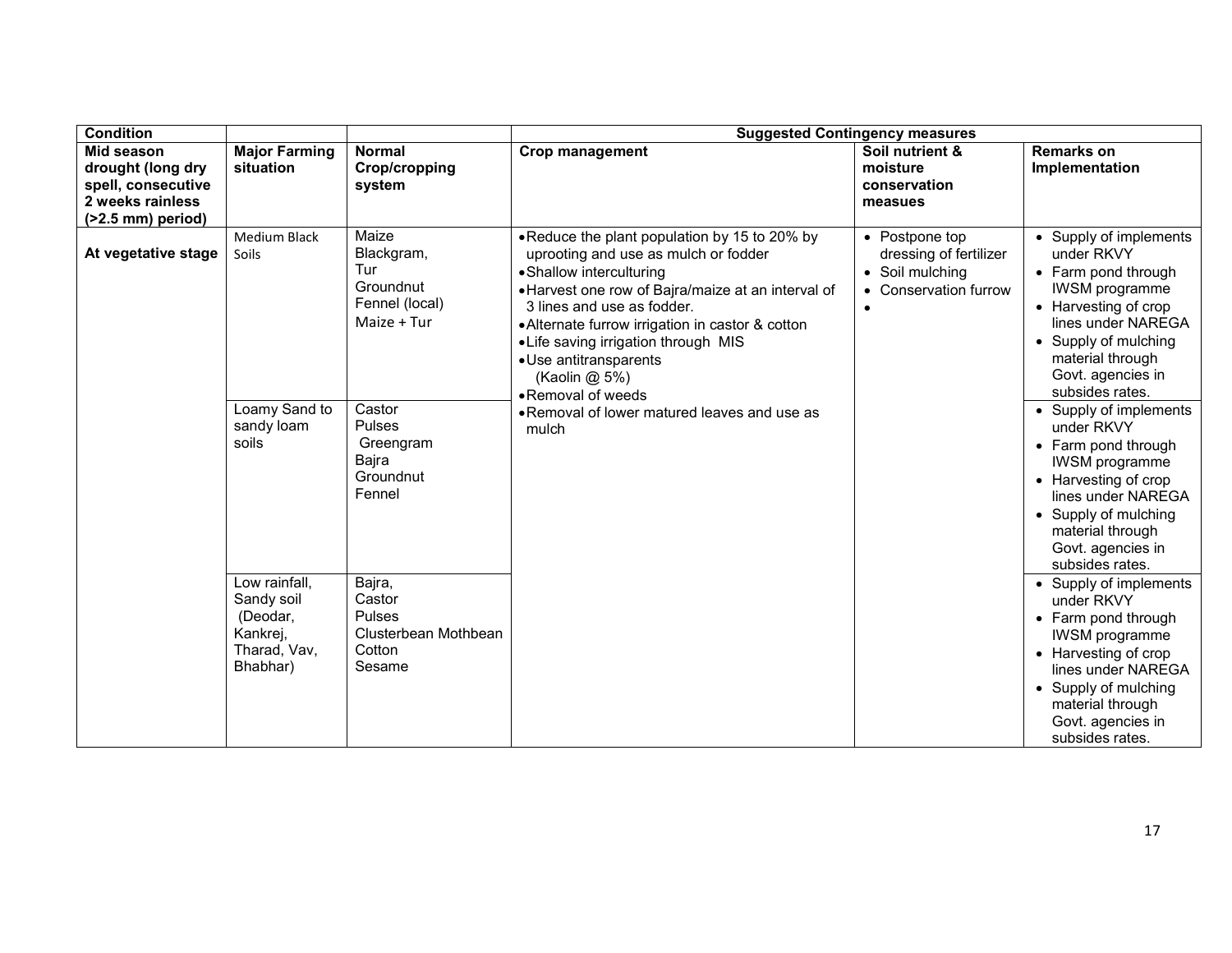| <b>Condition</b>                       |                                                      |                                                                                                                                                  | <b>Suggested Contingency measures</b>                                                                                                                                                                                                                                                                                                                                                                                                                                                                                             |                                                        |                                                                                                                                                                                                                                                                                                                                                                                                                      |  |
|----------------------------------------|------------------------------------------------------|--------------------------------------------------------------------------------------------------------------------------------------------------|-----------------------------------------------------------------------------------------------------------------------------------------------------------------------------------------------------------------------------------------------------------------------------------------------------------------------------------------------------------------------------------------------------------------------------------------------------------------------------------------------------------------------------------|--------------------------------------------------------|----------------------------------------------------------------------------------------------------------------------------------------------------------------------------------------------------------------------------------------------------------------------------------------------------------------------------------------------------------------------------------------------------------------------|--|
| Mid season drought<br>(long dry spell) | <b>Major Farming</b><br>situation                    | <b>Normal</b><br>Crop/cropping<br>system                                                                                                         | Crop management                                                                                                                                                                                                                                                                                                                                                                                                                                                                                                                   | Soil nutrient &<br>moisture<br>conservation<br>measues | <b>Remarks on</b><br>Implementation                                                                                                                                                                                                                                                                                                                                                                                  |  |
| At flowering/<br>fruiting stage        | Medium Black<br>Soils<br>Loamy Sand to<br>sandy loam | Maize<br>Blackgram,<br>Tur<br>Groundnut<br>Fennel<br>Maize + Tur<br>Castor<br>Pulses<br>Clusterbean<br>Greengram<br>Bajra<br>Groundnut<br>Fennel | • Reduce the plant population by 15 to 20% by<br>uprooting and use as mulch or fodder<br>• Harvest one row of Bajra/maize at an interval of<br>3 lines and use as fodder.<br>• Alternate furrow irrigation in castor & cotton<br>Life saving irrigation through MIS<br>$\bullet$<br>• Spraying of Antitransparents<br>(Kaolin @ 5%)<br>• Harvest at physiological maturity stage<br>• Harvest maize cobs, pods of cowpea,<br>clusterbean, tur and sell them for vegetable and<br>domestic use<br>Barren plants/tillers harvesting | • Post pone top<br>dressing of fertilizer              | • Procure the<br>labours for the<br>harvesting of<br>crops<br>harvesting of<br>crop under<br><b>NAREGA</b><br>$\bullet$ Supply of<br>mulching<br>material through<br>Govt. agencies<br>in subsides<br>rates.<br>• Procure the<br>labours for the<br>harvesting of<br>crops<br>harvesting of<br>crop under<br><b>NAREGA</b><br>• Supply of<br>mulching<br>material through<br>Govt. agencies<br>in subsides<br>rates. |  |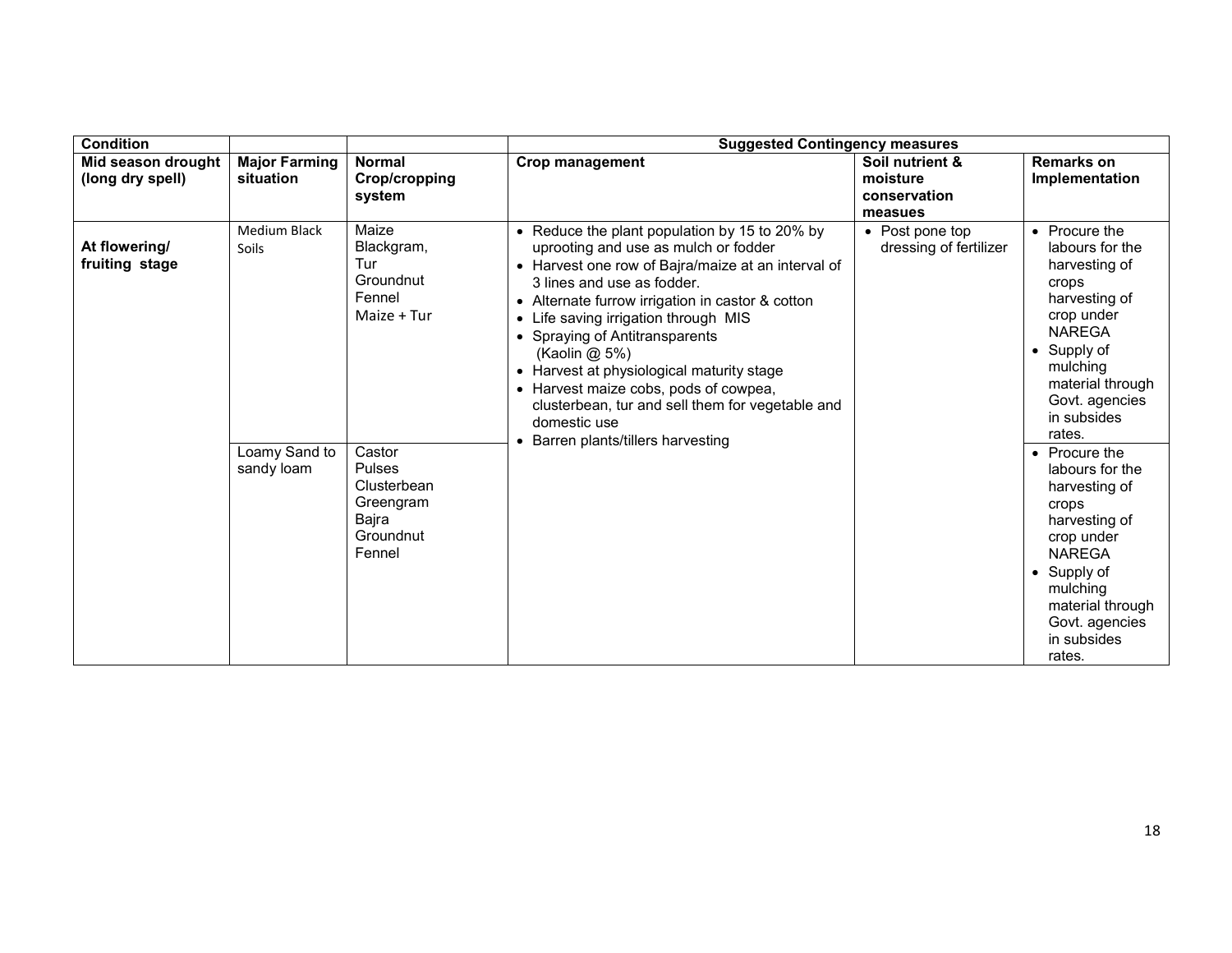| Sandy soils | Bajra        |  | • Procure the                    |
|-------------|--------------|--|----------------------------------|
|             | Castor       |  | labours for the<br>harvesting of |
|             | Pulses       |  | crops                            |
|             | Clusterbean, |  | harvesting of<br>crop under      |
|             | Mothbean     |  | NAREGA                           |
|             | Cotton       |  | • Supply of<br>mulching          |
|             | Sesame       |  | material through                 |
|             |              |  | Govt. agencies                   |
|             |              |  | in subsides<br>rates.            |

| <b>Condition</b>                                                                                 |                                                                   | <b>Suggested Contingency measures</b>                                                                                                                                                                                                                                                                                                                                                                                                                                                                                                                     |                                                                  |                                                                                                              |  |  |
|--------------------------------------------------------------------------------------------------|-------------------------------------------------------------------|-----------------------------------------------------------------------------------------------------------------------------------------------------------------------------------------------------------------------------------------------------------------------------------------------------------------------------------------------------------------------------------------------------------------------------------------------------------------------------------------------------------------------------------------------------------|------------------------------------------------------------------|--------------------------------------------------------------------------------------------------------------|--|--|
| <b>Terminal drought</b><br><b>Major Farming</b><br>(Early withdrawal of<br>situation<br>monsoon) | Normal<br>Crop/cropping<br>system                                 | Crop management                                                                                                                                                                                                                                                                                                                                                                                                                                                                                                                                           | <b>Rabi Crop planning</b>                                        | <b>Remarks on</b><br>Implementation                                                                          |  |  |
| At Maturity stage<br>Medium Black<br><b>Soils</b>                                                | Maize,<br>Blackgram,<br>Tur<br>Groundnut<br>Fennel<br>Maize + Tur | • Reduce the plant population by 15 to 20% by<br>uprooting and use as mulch or fodder<br>• Harvest one row of Bajra/maize at an interval of<br>3 lines and use as fodder.<br>• Alternate furrow irrigation in castor & cotton<br>• Life saving irrigation through MIS<br>• Spraying of Antitransparents<br>(Kaolin@5%)<br>• Harvest at physiological maturity stage<br>• Harvest maize cobs, pods of cowpea,<br>clusterbean, tur and sell them for vegetable and<br>domestic use<br>• Barren plants/tillers harvesting<br>• Reduce the leaf canopy by 20% | Land preparation for<br>rabi crops<br>• Procuremens of<br>inputs | <b>Breeder seeds</b><br>from SAUs<br>• Certified seed<br>from<br>GSSC, NSC, GUJ<br>ACOMASOL, NF<br><b>SM</b> |  |  |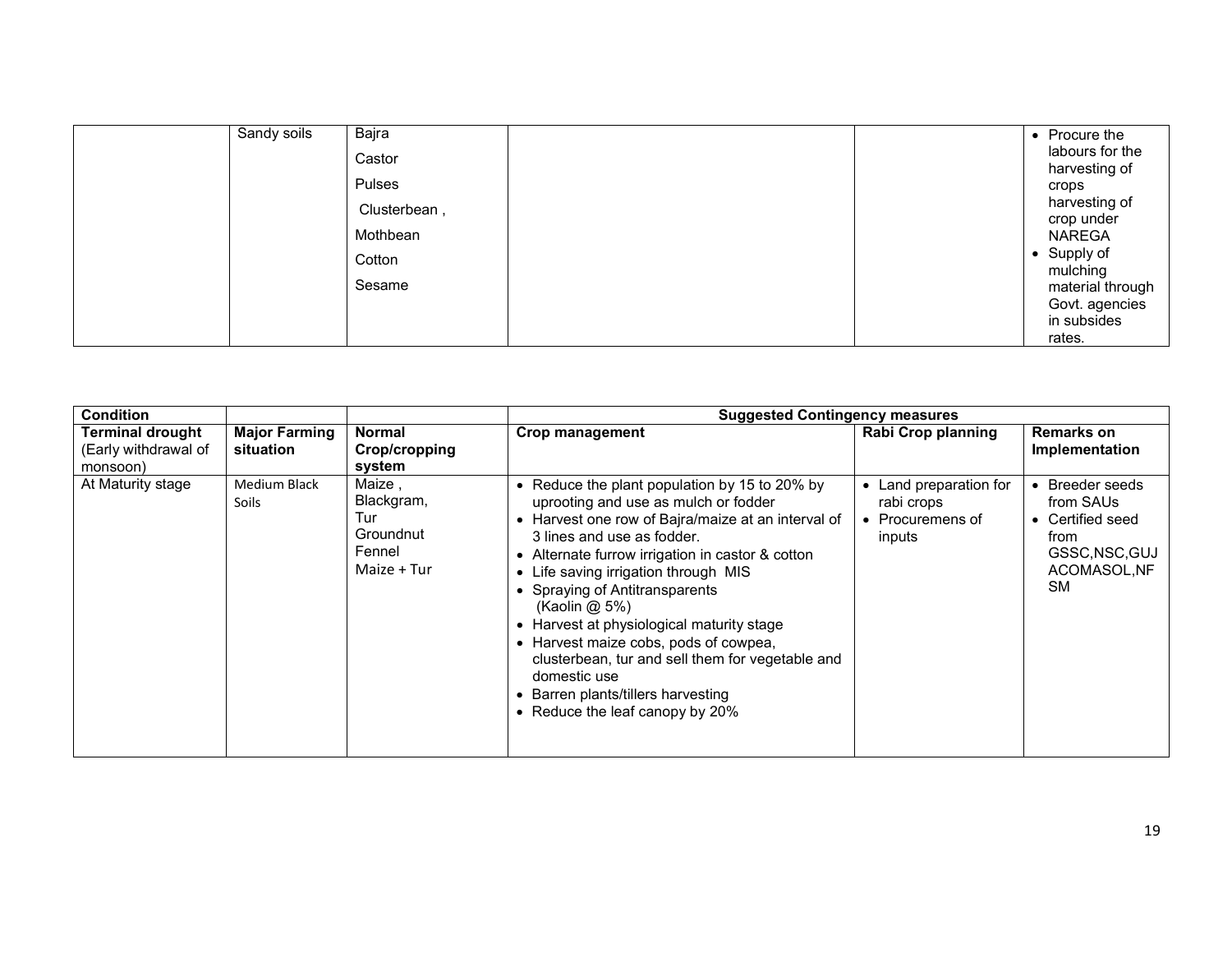| Loamy Sand to<br>sandy loam<br>soils | Castor<br>Pulses [(Clusterbean<br>(local), Greengram<br>Bajra<br>Groundnut<br>Fennel |  | • Breeder seeds<br>from SAUs<br>• Certified seed<br>from<br>GSSC, NSC, GUJ<br>ACOMASOL, NF<br><b>SM</b> |
|--------------------------------------|--------------------------------------------------------------------------------------|--|---------------------------------------------------------------------------------------------------------|
| Sandy soils                          | Bajra<br>Castor<br>Pulses (Clusterbean)<br>Mothbean<br>Cotton<br>Sesame              |  | • Breeder seeds<br>from SAUs<br>• Certified seed<br>from<br>GSSC, NSC, GUJ<br>ACOMASOL, NF<br><b>SM</b> |

# 2.1.2 Drought - Irrigated situation

| <b>Condition</b>                                          |                      |                             | <b>Suggested Contingency measures</b> |           |                   |
|-----------------------------------------------------------|----------------------|-----------------------------|---------------------------------------|-----------|-------------------|
|                                                           | <b>Major Farming</b> | <b>Normal Crop/cropping</b> | Change in                             | Agronomic | <b>Remarks on</b> |
|                                                           | situation            | svstem                      | crop/cropping system                  | measures  | Implementation    |
| Delayed release of water in<br>canals due to low rainfall |                      |                             | <b>NA</b>                             |           |                   |

| <b>Condition</b> |                      |                             | <b>Suggested Contingency measures</b> |           |                   |  |
|------------------|----------------------|-----------------------------|---------------------------------------|-----------|-------------------|--|
|                  | <b>Major Farming</b> | <b>Normal Crop/cropping</b> | Change in crop/cropping               | Agronomic | <b>Remarks on</b> |  |
|                  | situation            | svstem                      | svstem                                | measures  | Implementation    |  |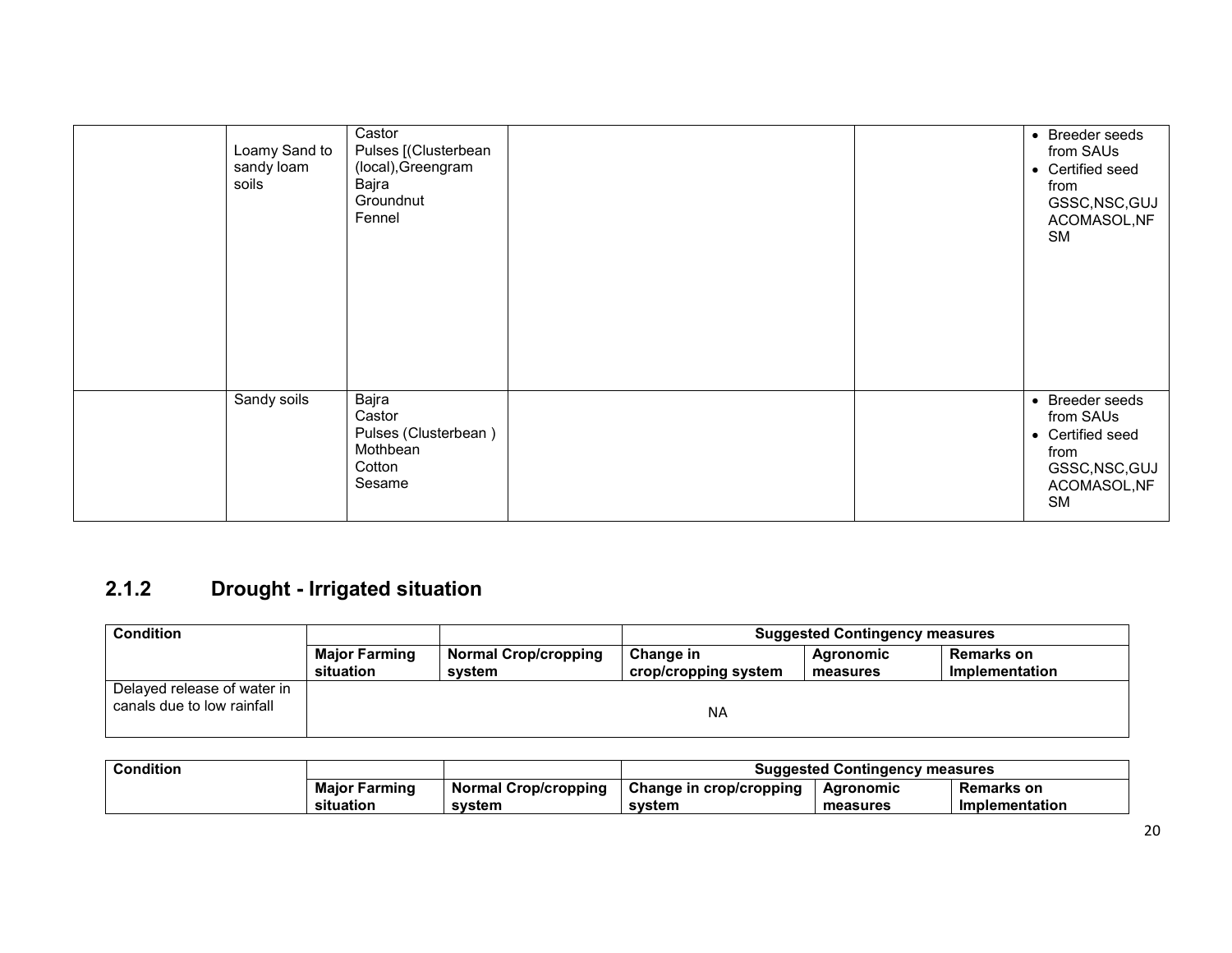| <b>Condition</b>                                                                                                      |                                   |                                       | <b>Suggested Contingency measures</b> |                       |                                     |  |
|-----------------------------------------------------------------------------------------------------------------------|-----------------------------------|---------------------------------------|---------------------------------------|-----------------------|-------------------------------------|--|
|                                                                                                                       | <b>Major Farming</b><br>situation | <b>Normal Crop/cropping</b><br>system | Change in crop/cropping<br>system     | Agronomic<br>measures | <b>Remarks on</b><br>Implementation |  |
| Limited release of water in<br>Non Non release of water<br>incanals under delayed<br>onset of moonson in<br>catchment |                                   |                                       | <b>NA</b>                             |                       |                                     |  |

| <b>Condition</b>                                                                 | <b>Suggested Contingency measures</b> |                             |                         |           |                   |
|----------------------------------------------------------------------------------|---------------------------------------|-----------------------------|-------------------------|-----------|-------------------|
|                                                                                  | <b>Major Farming</b>                  | <b>Normal Crop/cropping</b> | Change in crop/cropping | Agronomic | <b>Remarks on</b> |
|                                                                                  | situation                             | svstem                      | svstem                  | measures  | Implementation    |
| Non release of water in<br>canals under delayed onset<br>of monsoon in catchment |                                       |                             | <b>NA</b>               |           |                   |

| <b>Condition</b>                                                               |                      |                             | <b>Suggested Contingency measures</b> |           |                   |
|--------------------------------------------------------------------------------|----------------------|-----------------------------|---------------------------------------|-----------|-------------------|
|                                                                                | <b>Major Farming</b> | <b>Normal Crop/cropping</b> | Change in crop/cropping               | Agronomic | <b>Remarks on</b> |
|                                                                                | situation            | svstem                      | system                                | measures  | Implementation    |
| Lack of inflows into tanks<br>due to insufficient /delayed<br>onset of monsoon |                      |                             | <b>NA</b>                             |           |                   |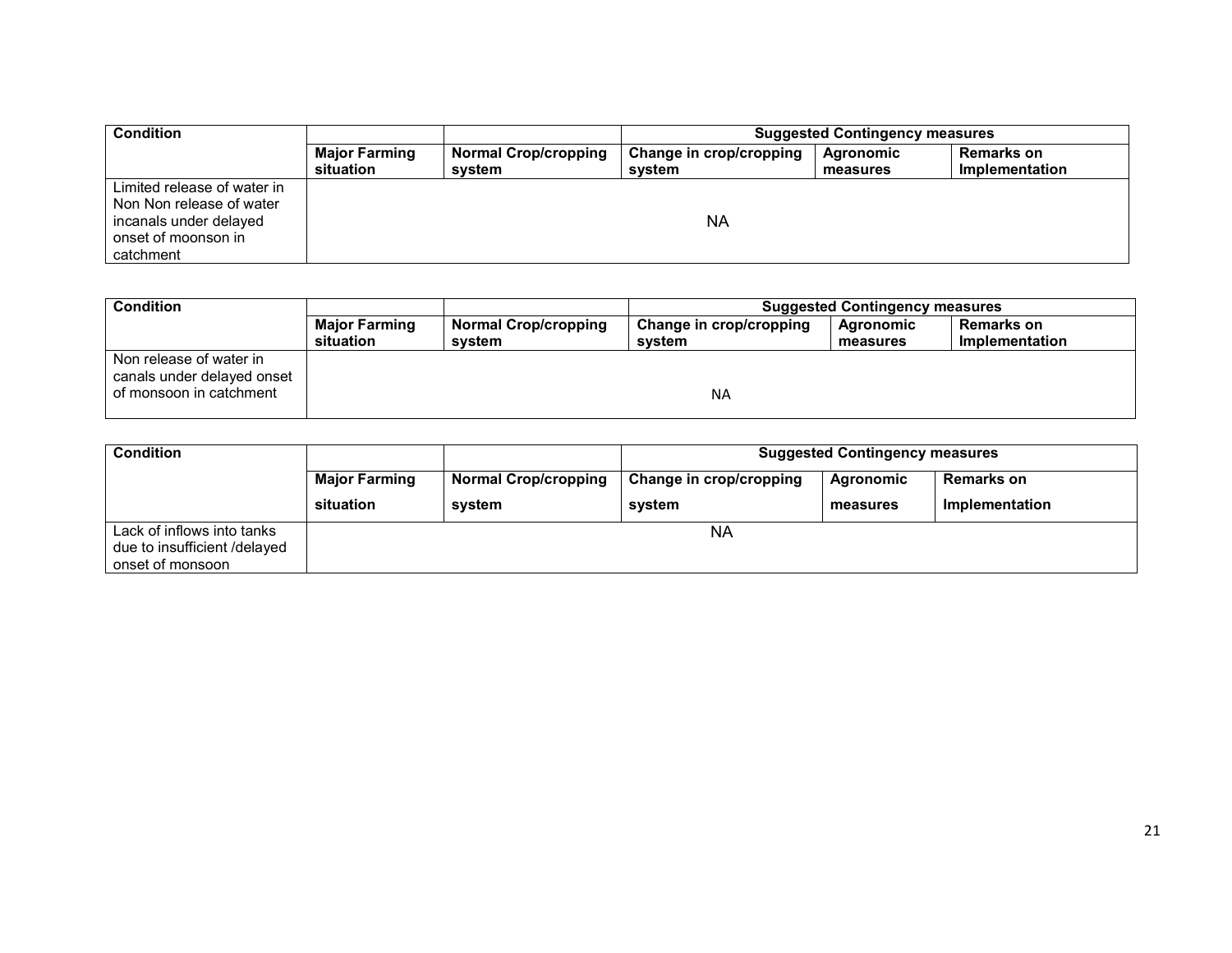| <b>Condition</b>                                                                                                                             |                                                                                                                                                                                             | <b>Suggested Contingency measures</b>                                                                             |                                                                                                                                                                                                                                                                                                      |                                                                                                                                                                                                                                                                                                    |                                     |  |  |
|----------------------------------------------------------------------------------------------------------------------------------------------|---------------------------------------------------------------------------------------------------------------------------------------------------------------------------------------------|-------------------------------------------------------------------------------------------------------------------|------------------------------------------------------------------------------------------------------------------------------------------------------------------------------------------------------------------------------------------------------------------------------------------------------|----------------------------------------------------------------------------------------------------------------------------------------------------------------------------------------------------------------------------------------------------------------------------------------------------|-------------------------------------|--|--|
|                                                                                                                                              | <b>Major Farming</b><br>situation                                                                                                                                                           | <b>Normal</b><br><b>Crop/cropping</b><br>system                                                                   | Change in crop/cropping<br>system                                                                                                                                                                                                                                                                    | <b>Agronomic measures</b>                                                                                                                                                                                                                                                                          | <b>Remarks on</b><br>Implementation |  |  |
| Insufficient<br>groundwater recharge<br>due to low rainfall                                                                                  |                                                                                                                                                                                             |                                                                                                                   | <b>NA</b>                                                                                                                                                                                                                                                                                            |                                                                                                                                                                                                                                                                                                    |                                     |  |  |
| Release of water from<br>canals/tank in the<br>situation of early<br>withdrawal of<br>monsoon or Lang dry<br>spell of more than<br>one month | Medium rainfall<br><b>Medium Black</b><br>Soil<br>(Danta)                                                                                                                                   | Maize<br>Groundnut<br>Blackgram<br>Tur<br>Maize + Tur<br>Fennel                                                   | Maize (GM-1, GM-3)<br>Ground nut (GG-5,7&20)<br>Blackgram (GU-1)<br>Maize (GM-3)<br>Maize (GM-3) + Blackgram (GU-<br>1)<br>Maize (GM-4)+ Tur (GT-100 &<br>GT-101)                                                                                                                                    | • Alternate furrow irrigation<br>• Use sprinkler/drip irrigation<br>• Interculture after irrigation<br>• Apply the remain dose of fertilizer<br>after or before irrigation looking to<br>the soil<br>• Mulch the crop after irrigation and<br>interculturing<br>• Use antitranspirant Kaoline @ 5% |                                     |  |  |
|                                                                                                                                              | Medium rainfall,<br>Loamy Sand to<br>sandy loam<br>(Dhanera,<br>Palanpur,<br>Vadgam,<br>Amirgadh,<br>Dantiwada and<br>Deesa)<br>Low rainfall,<br>Sandy soil<br>(Deodar,<br>Kankrej, Tharad, | Castor,<br>Pulses<br>Clusterbean<br>Greengram<br>Bajra<br>Groundnut<br>Fennel<br>Bajra<br>Castor<br><b>Pulses</b> | Castor(GCH-4,5 &7)<br>Clusterbean (GG-1&2),<br>Greengram (GM-4)<br>Bajra(GHB-538),<br>Sesame(GT-1&2),<br>Ground nut (GG-5,7&20)<br>Castor(GCH-4,5&7) +<br>Cowpea(GC-4&5),<br>Bajra(GHB-538 & 577),<br>Castor(GCH-4,5 &7), Castor<br>(GCH-4,5&7) +Greengram(GM-<br>4),<br>Castor(GCH-4,5 &7) + Cowpea |                                                                                                                                                                                                                                                                                                    |                                     |  |  |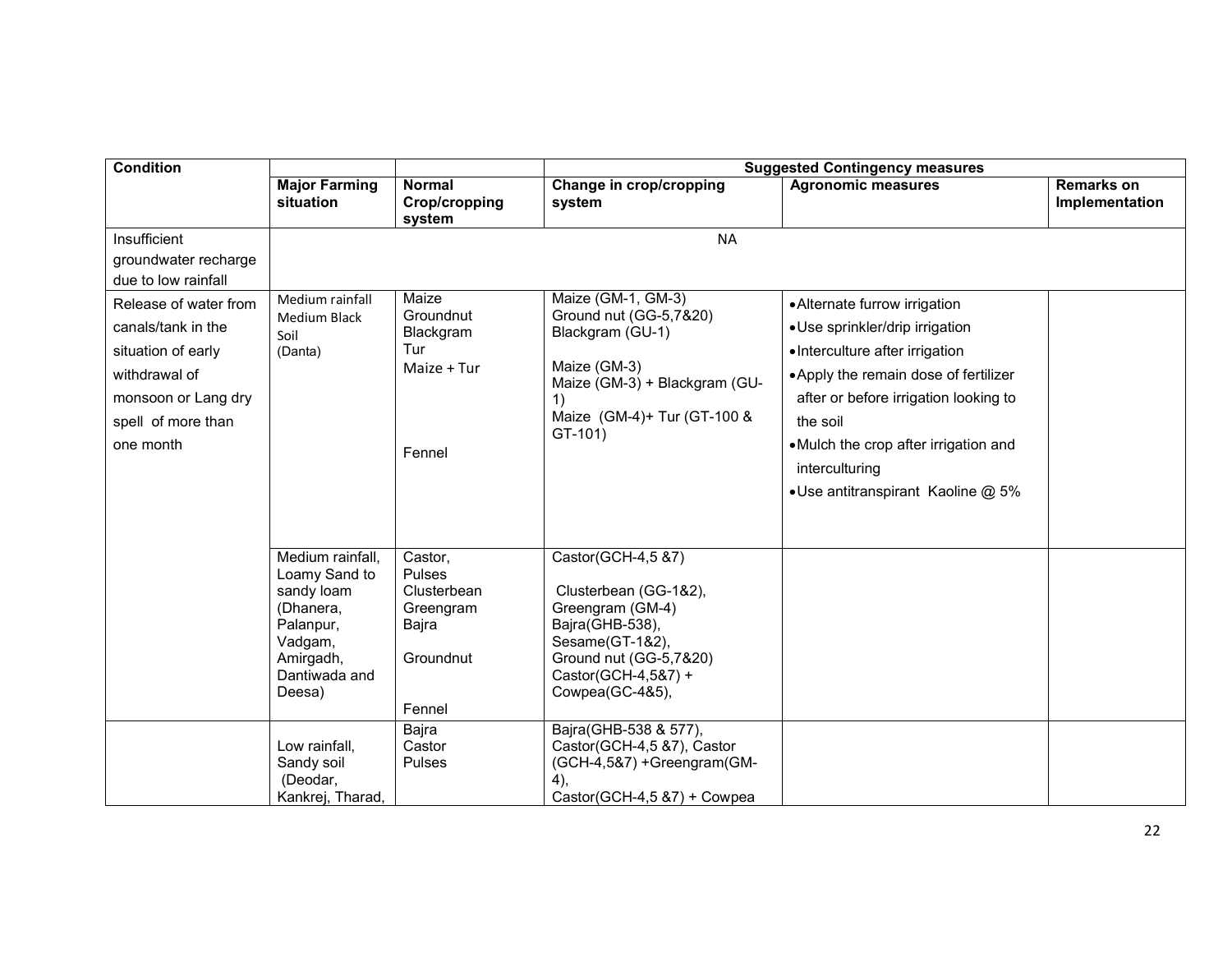| <b>Condition</b> |                                   |                                          | <b>Suggested Contingency measures</b>                                               |                           |                                     |
|------------------|-----------------------------------|------------------------------------------|-------------------------------------------------------------------------------------|---------------------------|-------------------------------------|
|                  | <b>Major Farming</b><br>situation | <b>Normal</b><br>Crop/cropping<br>system | Change in crop/cropping<br>system                                                   | <b>Agronomic measures</b> | <b>Remarks on</b><br>Implementation |
|                  | Vav, Bhabhar)                     |                                          | $(GC-5)$ ,                                                                          |                           |                                     |
|                  |                                   | Clusterbean,                             | Clusterbean (GG-1&2),                                                               |                           |                                     |
|                  |                                   | Mothbean-<br>Cotton                      | Mothbean (GMO-2)<br>Cotton (Bt) + Greengram (GM-4),<br>Cotton (Bt) + Cowpea (GC-5), |                           |                                     |
|                  |                                   | Sesame                                   | Sesame(GT-1&2),                                                                     |                           |                                     |

## 2.2 Unusual rains (untimely, unseasonal etc) (for both rainfed and irrigated situations)

| <b>Condition</b>                                                        | <b>Suggested contingency measure</b>                                                                            |                                                                                                                 |                                    |                                  |  |
|-------------------------------------------------------------------------|-----------------------------------------------------------------------------------------------------------------|-----------------------------------------------------------------------------------------------------------------|------------------------------------|----------------------------------|--|
| Continuous high rainfall in<br>a short span leading to<br>water logging | Vegetative stage                                                                                                | <b>Flowering stage</b>                                                                                          | <b>Crop maturity stage</b>         | Post harvest                     |  |
| Bajra                                                                   | Provide drainage<br>$\bullet$<br>Give                                                                           | Provide drainage                                                                                                | Drain out the excess<br>rain water | Shift the<br>product at          |  |
| Castor                                                                  | the<br>supplement<br>application of N @ of 25% of                                                               | Give<br>the<br>supplement<br>$\bullet$<br>application of N @ of 25%<br>of Recommended dose of                   | Harvest at                         | saffer place at<br>ventilated or |  |
| <b>Pulses</b>                                                           | 0f<br>Recommended<br>dose<br>Nitrogen.                                                                          | Nitrogen                                                                                                        | physiological<br>maturity and sun  | dehumidified                     |  |
| Groundnut                                                               | Intercultivation                                                                                                | Intercultivation                                                                                                | dry.                               | store.                           |  |
| Cotton                                                                  | Weed control<br>$\bullet$<br>Harvest the rain water for<br>$\bullet$<br>ground water recharge for<br>irrigation | Weed control<br>$\bullet$<br>Harvest the rain water for<br>$\bullet$<br>ground water recharge for<br>irrigation |                                    |                                  |  |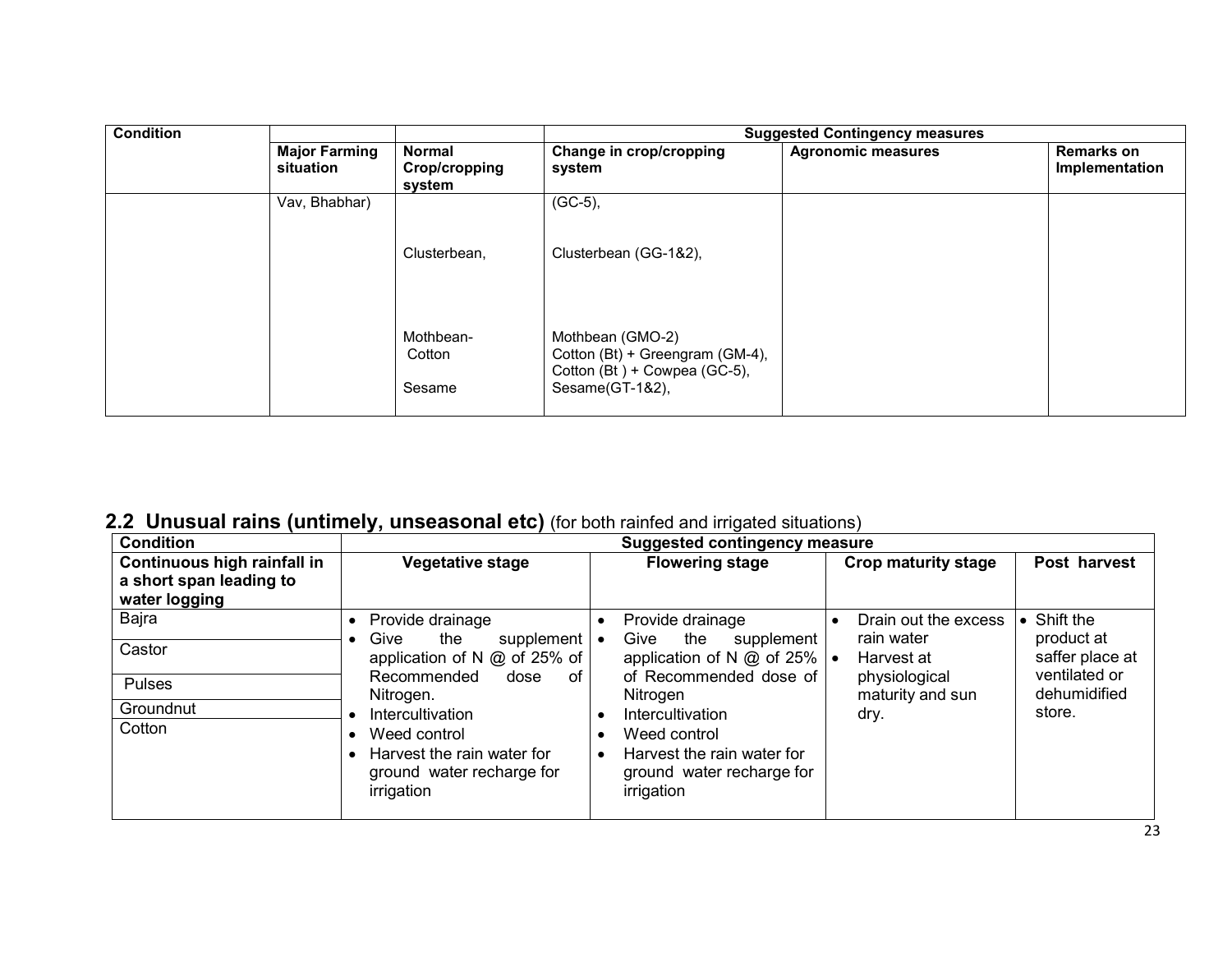| Horticulture | Provide  | Provide      | Provide drainage | Harvest the fruits |  |
|--------------|----------|--------------|------------------|--------------------|--|
| Citrus       | drainage | drainage     |                  |                    |  |
| Pomegranate  |          | Take up need |                  |                    |  |
| Anola        |          | based plant  |                  |                    |  |
| Mango        |          | protection   |                  |                    |  |
| Sapota       |          | measures     |                  |                    |  |

| Heavy rainfall with high speed<br>winds in a short span <sup>2</sup><br>Bajra<br>Castor<br>Pulses |                                       |                              |                   |  |  |
|---------------------------------------------------------------------------------------------------|---------------------------------------|------------------------------|-------------------|--|--|
| Groundnut                                                                                         | <b>NA</b>                             |                              |                   |  |  |
| Cotton                                                                                            |                                       |                              |                   |  |  |
| <b>Horticulture</b>                                                                               |                                       | • Give mechanical support    |                   |  |  |
| Citrus                                                                                            | • Give mechanical support             | • Plough the soil for better |                   |  |  |
| Pomegranate                                                                                       | • Plough the soil for better aeration | aeration after drainage.     | Collect the       |  |  |
| Aonla                                                                                             | after drainage.                       |                              | dropped fruits on |  |  |
| Mango                                                                                             |                                       |                              | the ground for    |  |  |
| Sapota                                                                                            |                                       |                              | market            |  |  |
| Outbreak of pests and diseases<br>due to unseasonal rains                                         |                                       |                              |                   |  |  |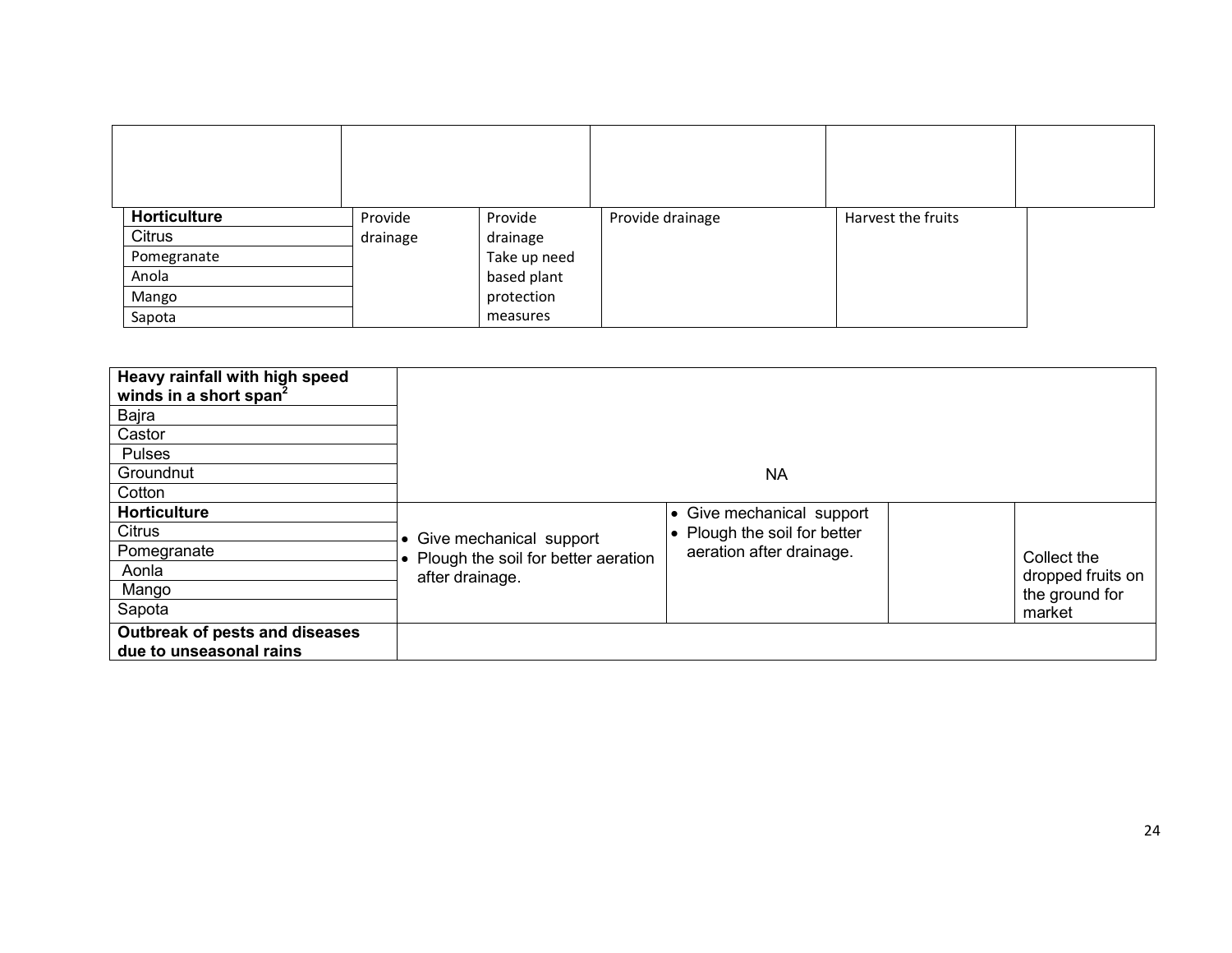#### 2.3 Floods

| <b>Condition</b>                                                     | <b>Suggested contingency measure</b>    |                               |                           |                   |  |
|----------------------------------------------------------------------|-----------------------------------------|-------------------------------|---------------------------|-------------------|--|
| Continuous high rainfall in a short<br>span leading to water logging | <b>Seedling/Nursery</b><br><b>Stage</b> | Vegetative stage <sup>k</sup> | <b>Reproductive Stage</b> | <b>At Harvest</b> |  |
| Outbreak of pests and diseases<br>due to unseasonal rains            |                                         | <b>NA</b>                     |                           |                   |  |

## 2.4 Extreme events: Heat wave

| <b>Extreme event type</b> | Suggested contingency measure'                              |                                                             |                             |                  |  |  |
|---------------------------|-------------------------------------------------------------|-------------------------------------------------------------|-----------------------------|------------------|--|--|
|                           | Seedling / nursery stage                                    | <b>Vegetative stage</b>                                     | <b>Reproductive stage</b>   | At harvest       |  |  |
| <b>Heat Wave</b>          |                                                             |                                                             |                             |                  |  |  |
| Bajra                     | Use Sprinkler Irrigation System<br>$\bullet$<br>during noon | Use Sprinkler Irrigation System<br>$\bullet$<br>during noon | • Frequent light irrigation | Harvest the crop |  |  |
| Fodder crops              |                                                             |                                                             |                             |                  |  |  |
| <b>Horticulture</b>       |                                                             |                                                             |                             |                  |  |  |
| Citrus                    |                                                             | Frequent light irrigation                                   | Mulching                    | Harvest the crop |  |  |
| Pomegranate               |                                                             |                                                             | Frequent irrigation         |                  |  |  |
| Mango                     |                                                             |                                                             |                             |                  |  |  |
| <b>Cold wave</b>          |                                                             | <b>NA</b>                                                   |                             |                  |  |  |
| Frost                     |                                                             |                                                             |                             |                  |  |  |
| <b>Hailstorm</b>          |                                                             |                                                             |                             |                  |  |  |
| Cyclone                   |                                                             |                                                             |                             |                  |  |  |

# Contingent strategies for Livestock, Poultry & Fisheries

# 2.5.1 Livestock

|                |                         | Suggested contingency measures   |                   |  |  |
|----------------|-------------------------|----------------------------------|-------------------|--|--|
|                | <b>Before the event</b> | During the event                 | After the event   |  |  |
| <b>Drought</b> | Veterinary preparedness | Assure and mobilize water supply | Impact assessment |  |  |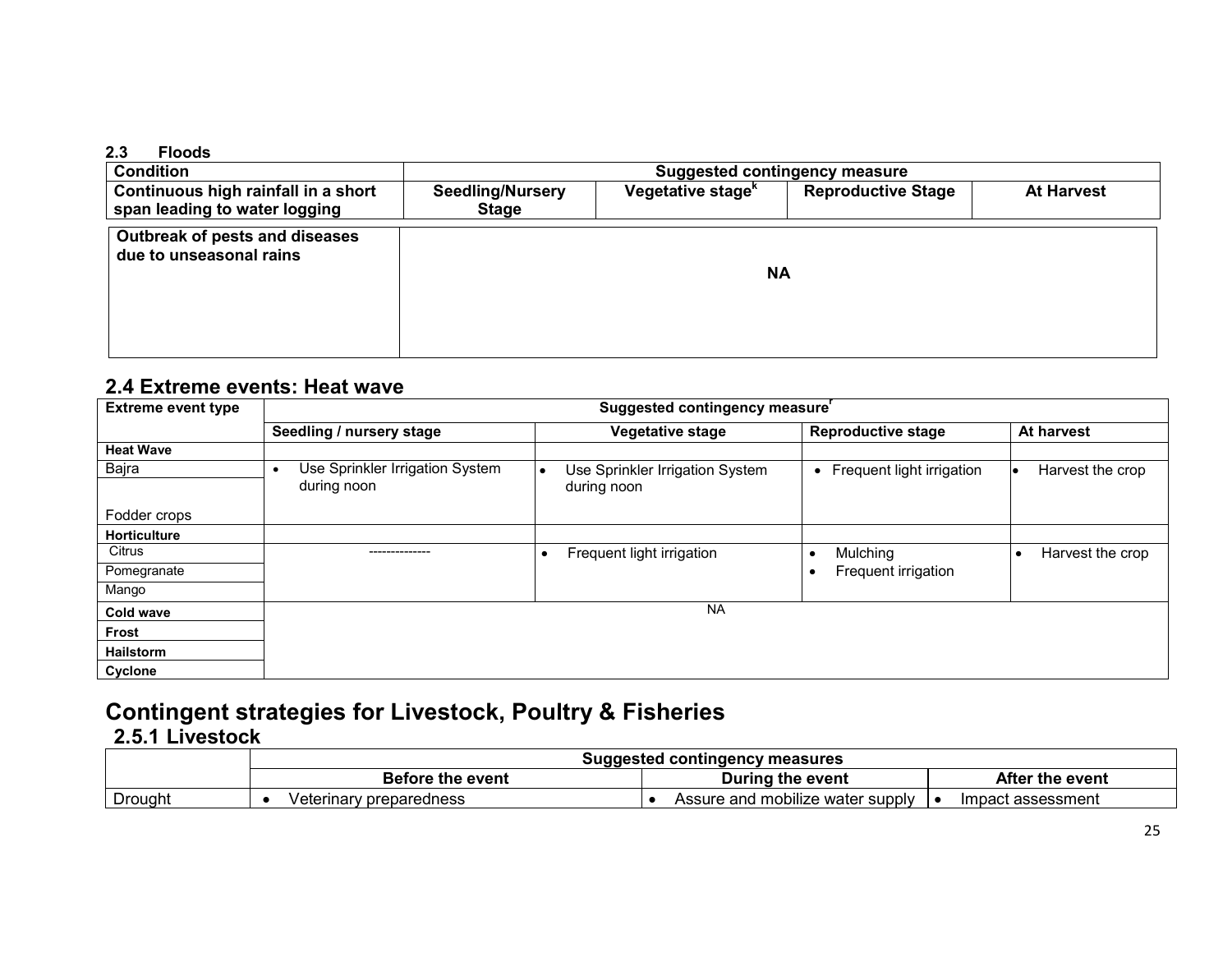|                                 | Assessment of resources<br>Integration with the district system<br>$\bullet$<br>Plan for rapid mobilization of resources specially<br>Silage.<br>Dry fodder (fodder bank), complete feed blocks<br>(CFBs)                                                                                                                                                                                                                                                                                                                                         |                                                                                                                                                                                                                                                                                                                                                        |                                                                                                                                                                                                                |
|---------------------------------|---------------------------------------------------------------------------------------------------------------------------------------------------------------------------------------------------------------------------------------------------------------------------------------------------------------------------------------------------------------------------------------------------------------------------------------------------------------------------------------------------------------------------------------------------|--------------------------------------------------------------------------------------------------------------------------------------------------------------------------------------------------------------------------------------------------------------------------------------------------------------------------------------------------------|----------------------------------------------------------------------------------------------------------------------------------------------------------------------------------------------------------------|
| Feed and fodder<br>availability | Establishment of fodder banks at<br>$\bullet$<br>village/taluka/district level Co-operative<br>societies<br>Preparation of surplus silage by involving local<br>administration and district system<br>To have complete feed blocks ready in bulk<br>Computation of complete draught ration by<br>identifying the various unconventional fodder,<br>trees leaves & other industrial byproducts<br>To initiate good co-ordination with Panjrapole<br>managing bodies<br>To Encourage perennial fodder on bunds and<br>waste land on community basis | Regular supply of dry fodder,<br>$\bullet$<br>complete feed blocks (CFBs) &<br>silage to the draught affected<br>areas<br>Nutritional supplementation in the<br>$\bullet$<br>form of urea-molasses-mineral<br>blocks, mineral blocks, salt licks<br>To ensure minimum maintenance<br>$\bullet$<br>ration for each animals<br>Mobilization<br>$\bullet$ | Availing Insurance<br>$\bullet$<br>Restoration of the mass<br>$\bullet$<br>production of fodder, public<br>grazing land<br>Restoration of balanced<br>$\bullet$<br>feeding practices for<br>production animals |
| Drinking water                  | Preserving water in the tank for drinking<br>purpose<br>• Excavation of Bore wells<br>Establishment of water grid on co-operative /<br>community basis<br>Water management practices should be given<br>wide publicity among the stakeholders                                                                                                                                                                                                                                                                                                     | Using preserved water in the tank<br>$\bullet$<br>for drinking purpose<br>Whenever ground water or other<br>$\bullet$<br>water resources are available,<br>priority should be fixed for<br>drinking purpose only                                                                                                                                       | Awareness & extension<br>$\bullet$<br>programme for judicious<br>usage of water and water<br>resources<br>Restoration of water<br>$\bullet$<br>management (Harvesting<br>practices at higher scale             |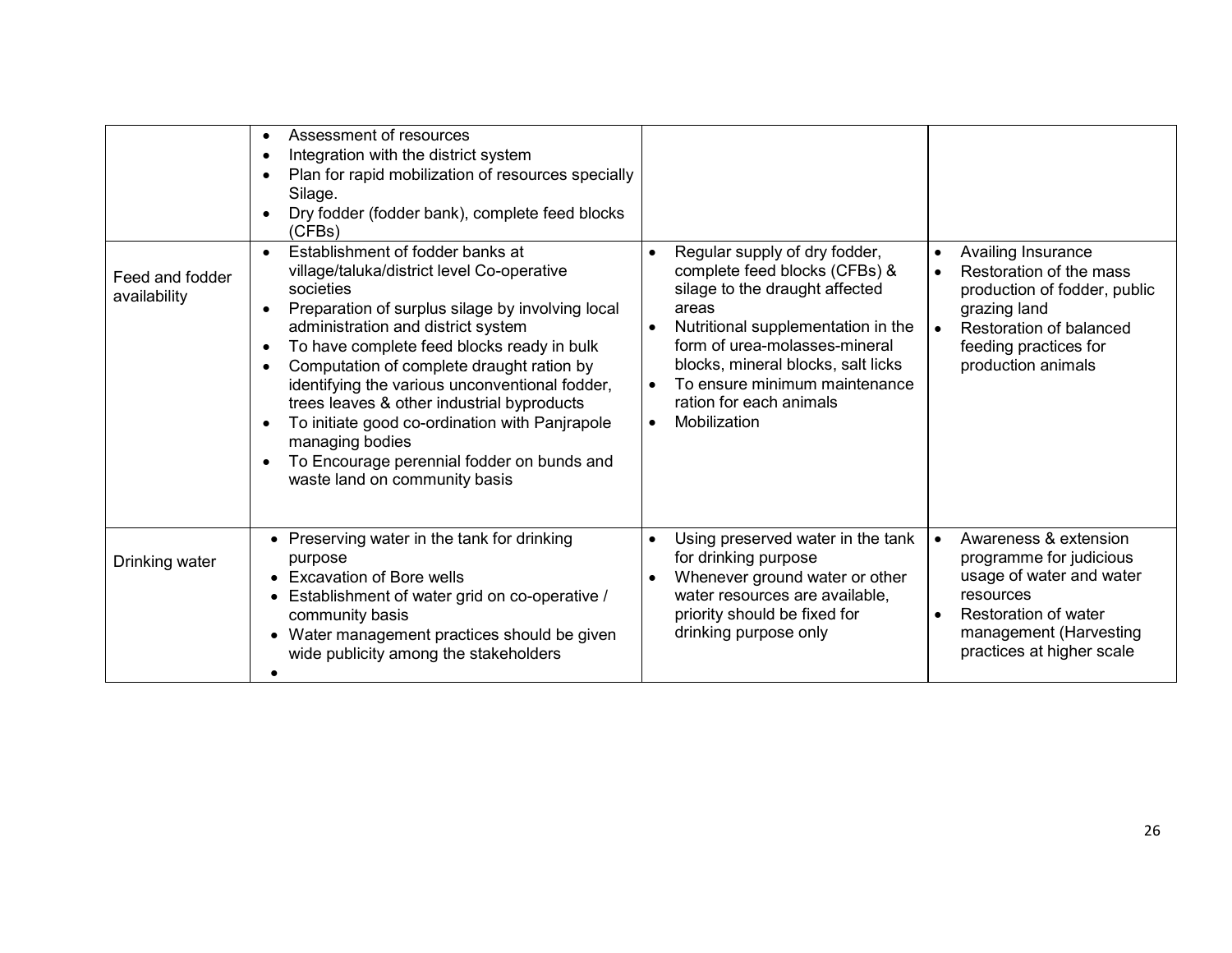| Health and<br>disease<br>management | Veterinary preparedness with medicine and<br>vaccine<br>Organizing / getting ready the rapid response<br>team in place (Comprising veterinary staff,<br>Para-veterinarian staff and team representative<br>of local bodies<br>Temporary shelter for animals with in shed /<br>tarpaulin thatch etc<br>Predisaster planning at community level                                                                                                                                                                                                      | Organizing animals health camps<br>$\bullet$<br>for treating the animals<br>Immunization- vaccination against<br>$\bullet$<br>FMD, Enterotoxaemia, PPR,<br>Sheep pox etc<br>$\bullet$<br>Segregation / Isolation of least,<br>moderate and most affected<br>animals and to put efforts in the<br>direction of minimum loss of<br>productivity<br>Hygienic & safe disposal of dead<br>animals<br>P.M. and reporting | Culling sick animals<br>$\bullet$<br>Impact assessment of the<br>$\bullet$<br>condition                             |  |  |
|-------------------------------------|----------------------------------------------------------------------------------------------------------------------------------------------------------------------------------------------------------------------------------------------------------------------------------------------------------------------------------------------------------------------------------------------------------------------------------------------------------------------------------------------------------------------------------------------------|--------------------------------------------------------------------------------------------------------------------------------------------------------------------------------------------------------------------------------------------------------------------------------------------------------------------------------------------------------------------------------------------------------------------|---------------------------------------------------------------------------------------------------------------------|--|--|
| <b>Floods</b>                       | District lies under arid / semi-arid agro climatic zone and less or least prone to flood condition. Based on data of last 10<br>years, flood situation aroused in the past but for the shorter duration. Planning and preparedness for the safe evacuation<br>of the livestock and pet animals<br>Construction of permanent shelter at higher and safer place which otherwise can be used as fodder storage godown in<br>draught season & or even as the livestock shelter<br>Warning to the people for preparedness and to shift to higher places |                                                                                                                                                                                                                                                                                                                                                                                                                    |                                                                                                                     |  |  |
| Feed and fodder<br>availability     | Fodder banks at taluka places<br>Supply of fodder to affected animals                                                                                                                                                                                                                                                                                                                                                                                                                                                                              |                                                                                                                                                                                                                                                                                                                                                                                                                    |                                                                                                                     |  |  |
| Drinking water                      | $\bullet$                                                                                                                                                                                                                                                                                                                                                                                                                                                                                                                                          | Sterilization / sanitization of water for<br>drinking purpose<br>Treatment of water to minimize water<br>borne diseases                                                                                                                                                                                                                                                                                            |                                                                                                                     |  |  |
| Health and<br>disease<br>management | • Veterinary preparedness with medicines<br>$\bullet$<br>• Vaccination programme for contagious<br>$\bullet$<br>diseases like HS, BQ, etc<br>$\bullet$<br>• Insurance                                                                                                                                                                                                                                                                                                                                                                              | Organizing animal health camps<br>Deworming programmes<br>Safe & hygienic disposal of carcasses                                                                                                                                                                                                                                                                                                                    | • P.M. and reporting<br>• Impact assessment of the<br>condition and managemental<br>operations<br>• Future planning |  |  |
| <b>Cyclone</b>                      | Warning and notification of the forthcoming situation to the population<br>$\bullet$<br>Shifting of livestock to safer places<br>٠<br>Construction of permanent structures for livestock shelter and for the storage of fodder (Fodder godown) at<br>٠<br>village/taluka/district level<br>Requirement of Manpower for the disposal of carcasses<br>$\bullet$                                                                                                                                                                                      |                                                                                                                                                                                                                                                                                                                                                                                                                    |                                                                                                                     |  |  |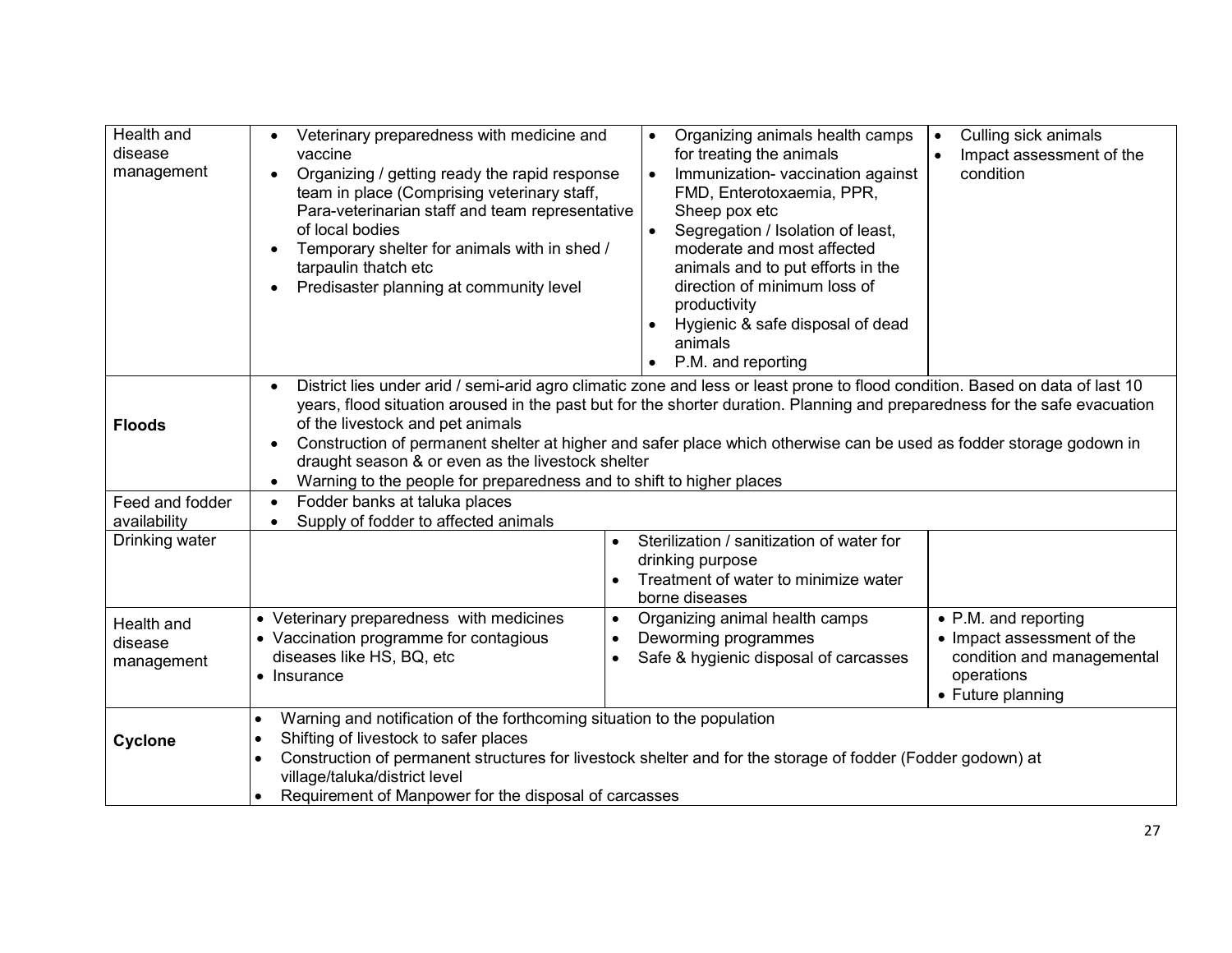| Feed and fodder<br>availability     |           | Storage of fodder at safer places (Fodder<br>godown)                                                                                                                                           |                                                  | Maintain supply of feed & fodder to the<br>shifted animals                                                                                                                                                                                                                                                                                                                                   | Nutritional supplementation<br>to animals(Vitamins,<br>minerals, balanced feed)                                             |
|-------------------------------------|-----------|------------------------------------------------------------------------------------------------------------------------------------------------------------------------------------------------|--------------------------------------------------|----------------------------------------------------------------------------------------------------------------------------------------------------------------------------------------------------------------------------------------------------------------------------------------------------------------------------------------------------------------------------------------------|-----------------------------------------------------------------------------------------------------------------------------|
| Drinking water                      |           |                                                                                                                                                                                                | $\bullet$                                        | Provision of clean and fresh water                                                                                                                                                                                                                                                                                                                                                           |                                                                                                                             |
| Health and<br>disease<br>management | $\bullet$ | Insurance<br>Immunization<br>Shifting of livestock<br>Veterinary preparedness (Establishment of<br>Veterinary Rapid Response Team & stock<br>pilling of medicines)                             | $\bullet$<br>$\bullet$<br>$\bullet$              | Rescue & search of affected animals<br>Treatment of affected animals by<br>organizing animal health camps<br>Treatment & Isolation of animals<br>affected with diseases of zoonotic<br>importance leading to zoonotic public<br>health issues                                                                                                                                                | Search & Rescue of dead &<br>affected animals<br>P.M. & Reporting<br>Handling of zoonotic<br>diseases<br>Availing insurance |
| <b>Heat wave and</b><br>cold wave   |           |                                                                                                                                                                                                |                                                  |                                                                                                                                                                                                                                                                                                                                                                                              |                                                                                                                             |
| Shelter/environm<br>ent management  |           | Construction of low cost housing / shelter<br>for animals<br>Mass tree plantation<br>Safe, hygienic & economical solid and liquid<br>waste management (Bio-gas plants, FYM,<br>Vermin-compost) | $\bullet$<br>$\bullet$<br>$\bullet$<br>$\bullet$ | Regular supply of drinking water<br>Measured to be adopted for<br>maintaining lowest possible under shed<br>/ in-house temperature (Sprinkler, wet<br>gunny bags, foggers) during heat<br>waves<br>During cold wave, proper insulation of<br>the shelter & houses<br>Minimize heat loss from the houses as<br>well as from animal body<br>Nutritional manipulation according to<br>condition | Impact Assessment                                                                                                           |
| Health and<br>disease               |           |                                                                                                                                                                                                |                                                  |                                                                                                                                                                                                                                                                                                                                                                                              |                                                                                                                             |
| management                          |           |                                                                                                                                                                                                |                                                  |                                                                                                                                                                                                                                                                                                                                                                                              |                                                                                                                             |

# 2.5.2 Poultry

| nesteo<br>continue<br>measures<br>эu<br><br>-<br>. . | $\cdots$<br>uence                    |
|------------------------------------------------------|--------------------------------------|
|                                                      | .<br>link<br>WIT.<br>2AN'<br>nn,<br> |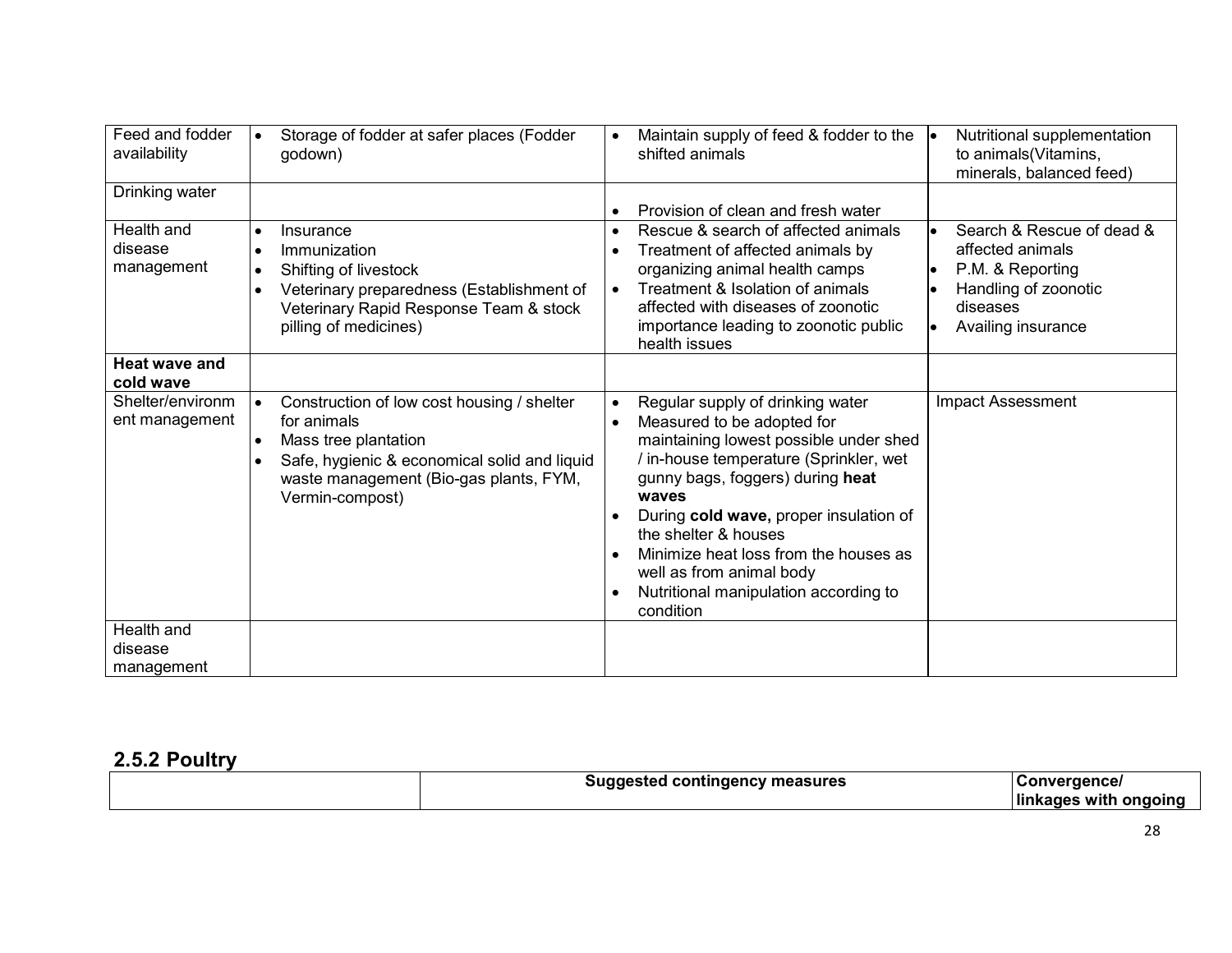|                                                                   | <b>Before the event</b>                                                                  | During the event                                                                                    | After the event                     | programs, if any                    |
|-------------------------------------------------------------------|------------------------------------------------------------------------------------------|-----------------------------------------------------------------------------------------------------|-------------------------------------|-------------------------------------|
| Drought                                                           |                                                                                          |                                                                                                     |                                     |                                     |
| Shortage of feed ingredients                                      | Buffer stock of<br>readymade feed                                                        | Ensure sufficient water supply                                                                      | Resumption of routine<br>management |                                     |
| Drinking water                                                    |                                                                                          |                                                                                                     |                                     |                                     |
| Health and disease management                                     | Routine vaccination<br>and medication<br>should be followed                              | Attention should be paid towards<br>general management                                              | -----do------------                 |                                     |
| Floods                                                            |                                                                                          | Poultry requires excellence in general management in respect of litter management and bio- security |                                     |                                     |
| Shortage of feed ingredients                                      |                                                                                          |                                                                                                     |                                     |                                     |
| Drinking water                                                    |                                                                                          |                                                                                                     |                                     |                                     |
| Health and disease management                                     |                                                                                          |                                                                                                     |                                     | Culling of affected birds           |
| Cyclone                                                           | In case of uncontrollable condition it is advisable to sell of the flock at the earliest |                                                                                                     |                                     | Resumption of routine<br>management |
| Shortage of feed ingredients                                      |                                                                                          |                                                                                                     |                                     |                                     |
| Drinking water                                                    |                                                                                          |                                                                                                     |                                     |                                     |
| Health and disease management                                     |                                                                                          |                                                                                                     |                                     |                                     |
| Heat wave and cold wave                                           |                                                                                          | Adopting measures for maintaining                                                                   |                                     |                                     |
|                                                                   |                                                                                          | the in house temperature at or near to                                                              |                                     |                                     |
|                                                                   |                                                                                          | physiological optimum temperature                                                                   |                                     |                                     |
| Measures to maintain at or near<br>Shelter/environment management |                                                                                          |                                                                                                     |                                     |                                     |
|                                                                   |                                                                                          | physiological optimum temperature                                                                   |                                     |                                     |
| Health and disease management                                     |                                                                                          | Nutritional manipulation like use of                                                                |                                     | Culling of affected birds           |
|                                                                   |                                                                                          | fats/edible oil in the ration, extra                                                                |                                     |                                     |
|                                                                   |                                                                                          | supplementation of methionine, biotin,<br>choline chloride and vitamin C etc.                       |                                     |                                     |

# 2.5.3 Fisheries/ Aquaculture

|            | <b>Suggested contingency measures</b> |                  |                 |  |
|------------|---------------------------------------|------------------|-----------------|--|
|            | Before the event <sup>a</sup>         | During the event | After the event |  |
| 1) Drought |                                       |                  |                 |  |
| A. Capture |                                       |                  |                 |  |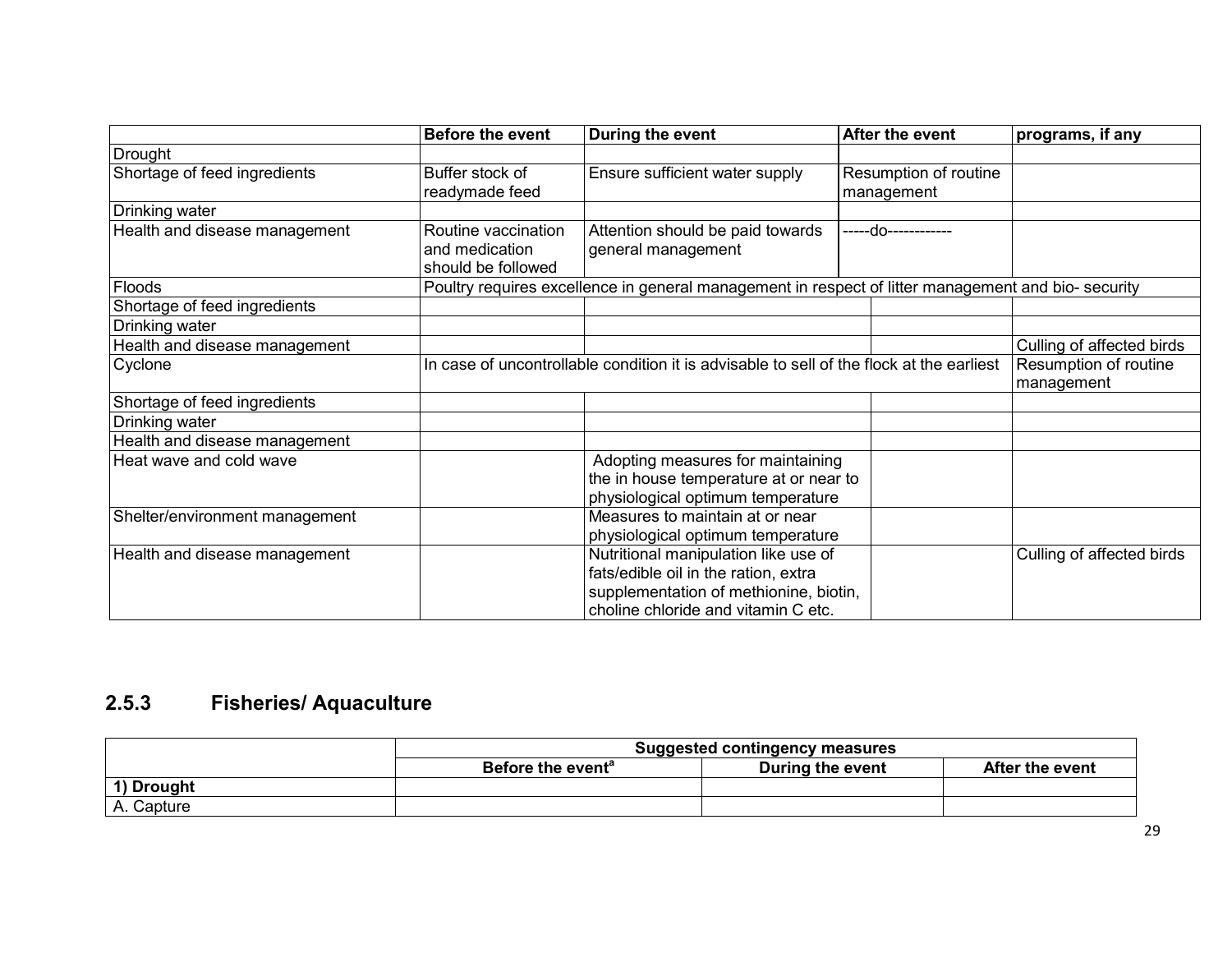| Marine                                                                  | Nil                                                                                                                                                                                                            | Nil                                                                                            |                                                                                  |
|-------------------------------------------------------------------------|----------------------------------------------------------------------------------------------------------------------------------------------------------------------------------------------------------------|------------------------------------------------------------------------------------------------|----------------------------------------------------------------------------------|
| Inland                                                                  | Insure water storage & supply well in<br>$\bullet$<br>advance<br>Harvesting & marketing<br>$\bullet$                                                                                                           | Watering of the ponds<br>Harvesting & marketing                                                | Restoking of the<br>ponds<br>Fertilization &<br>manuring of ponds                |
| (i) Shallow water depth due to<br>insufficient rains/inflow             | First to ensure the water supply to<br>$\bullet$<br>maintain minimum level of water for<br>fishes in that particular period. If not<br>possible then harvesting & marketing                                    | To maintain water level is<br>$\bullet$<br>the only option otherwise<br>harvesting & marketing | Regular operations<br>for the remaining<br>stock and also<br>restoring of newone |
| (ii) Changes in water quality                                           | Oxygen depletion may lead to death<br>of fishes<br>Ensure water supply or harvest the<br>stock                                                                                                                 | Harvesting & marketing<br>$\bullet$<br>Emptying of pond<br>$\bullet$                           | Manuring, fertilization<br>& rewatering<br>Establishment of new<br>stock         |
| (iii) Any other                                                         |                                                                                                                                                                                                                |                                                                                                |                                                                                  |
| <b>B.</b> Aquaculture                                                   |                                                                                                                                                                                                                |                                                                                                |                                                                                  |
| (i) Shallow water in ponds due to<br>insufficient rains/inflow          | Water is only the major component or necessity for such operations<br>Ensure water supply or otherwise stoppage of the operation / culling temporary<br>$\bullet$<br>Water managemental practices<br>$\bullet$ |                                                                                                |                                                                                  |
| (ii) Impact of salt load build up in<br>ponds / change in water quality | Attempts to be made to minimize<br>$\bullet$<br>oxygen depletion from water and<br>also for oxygenation of water                                                                                               | Oxygenation of water<br>$\bullet$<br>Stirring of water with<br>pumps                           | Re-establishment of<br>$\bullet$<br>normal<br>managemental<br>conditions         |
| (iii) Any other                                                         | <b>Training and Awareness</b>                                                                                                                                                                                  |                                                                                                |                                                                                  |
| 2) Floods                                                               |                                                                                                                                                                                                                |                                                                                                |                                                                                  |
| A. Capture                                                              |                                                                                                                                                                                                                |                                                                                                |                                                                                  |
| Marine                                                                  | <b>NA</b>                                                                                                                                                                                                      |                                                                                                |                                                                                  |
| <b>Inland</b>                                                           | Fishing should be prohibited<br>because of breeding season                                                                                                                                                     |                                                                                                |                                                                                  |
| (i) Average compensation paid due to<br>loss of human life              |                                                                                                                                                                                                                |                                                                                                |                                                                                  |
| (ii) No. of boats / nets/damaged                                        | Insurance<br>$\bullet$<br>Arrangement of boats, nets etc in<br>$\bullet$<br>surplus                                                                                                                            |                                                                                                |                                                                                  |